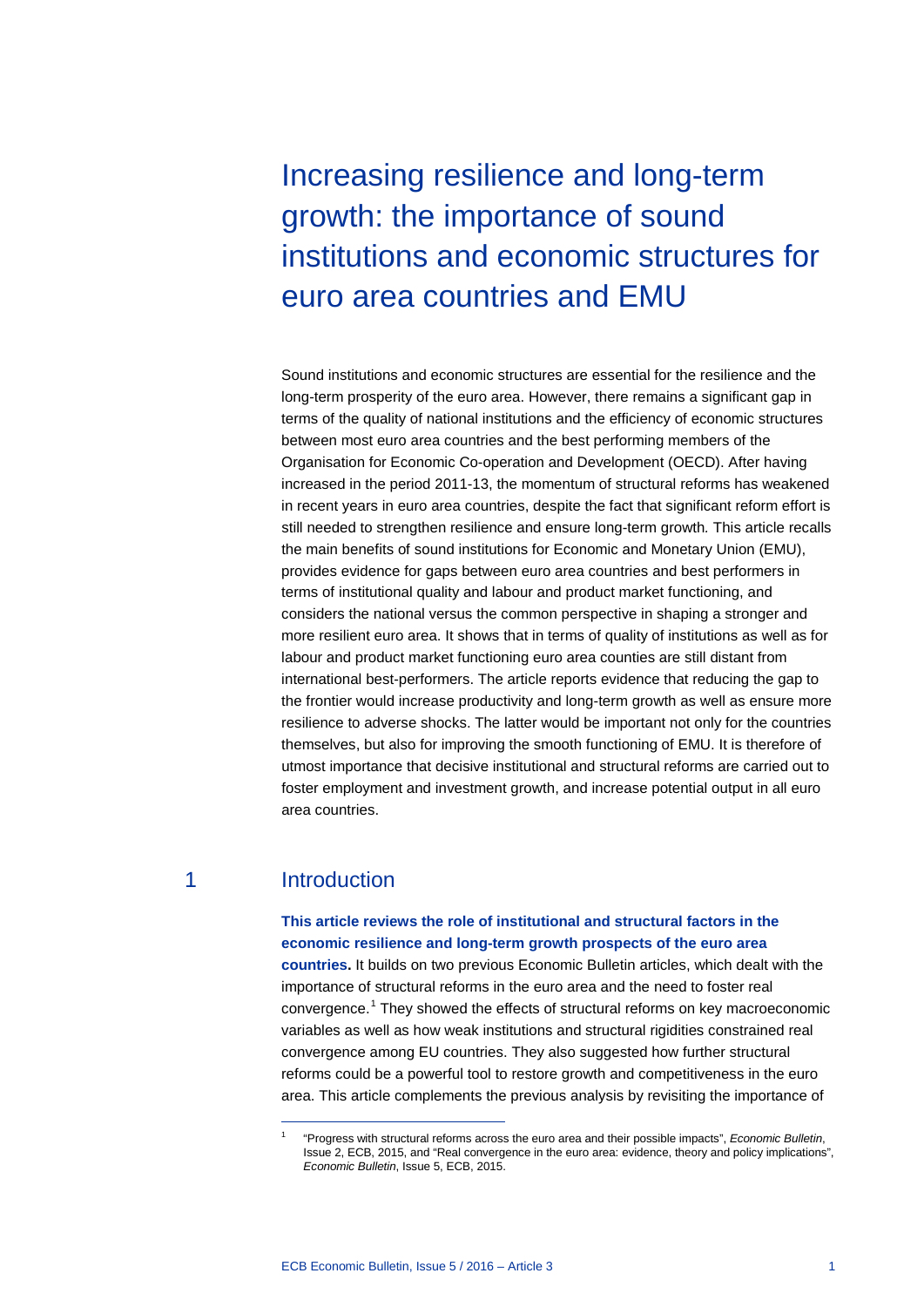sound institutions, particularly as regards two key pressing issues: how to increase resilience and how to boost productivity and potential growth across the euro area countries.

**Resilience is hampered by rigid economic structures and high levels of debt.** In the event of structural changes or an abrupt adverse shock, rigid economic structures hinder a timely reorientation of resources, i.e. capital and labour, towards other sectors. High public debt makes it more difficult to pursue counter-cyclical fiscal policies, [2](#page-1-0) while high private debt thwarts the ability of households and firms to take smooth consumption and investment decisions. Similarly, and relatedly, high net external indebtedness makes countries vulnerable to a sudden withdrawal of foreign investors' funds. Chart 1 shows that the high debt problem is relatively widespread across the euro area countries and has been generally associated with poor economic growth since the beginning of the financial and economic crisis.

#### **Chart 1**

-

#### Private and public debt (2007) and output growth per capita (2007-15)



Sources: ECB calculations based on Eurostat data for private and public debt and IMF estimates for potential output growth. Note: 2007 represents the cyclical peak for the euro area as a whole.

**Low productivity growth, partly as a result of many structural and institutional obstacles, is a long-standing issue in the euro area.** Chart 2 shows that for two-thirds of the euro area countries total factor productivity (TFP) growth has averaged at below 1% over the past 20 years. At the same time the United States has seen rates of slightly above 1%. This picture is worrying, as TFP is a key determinant of GDP growth and, in turn, GDP growth is necessary to boost employment and help reduce high levels of private and public indebtedness.

Against this background, the article examines how sound institutions and economic structures can address insufficient resilience and weak productivity, particularly in a monetary union. This is done in three steps.

<span id="page-1-0"></span> $2^2$  For a discussion of this, see the article entitled "Government debt reduction strategies in the euro area", *Economic Bulletin*, Issue 3, ECB, 2016.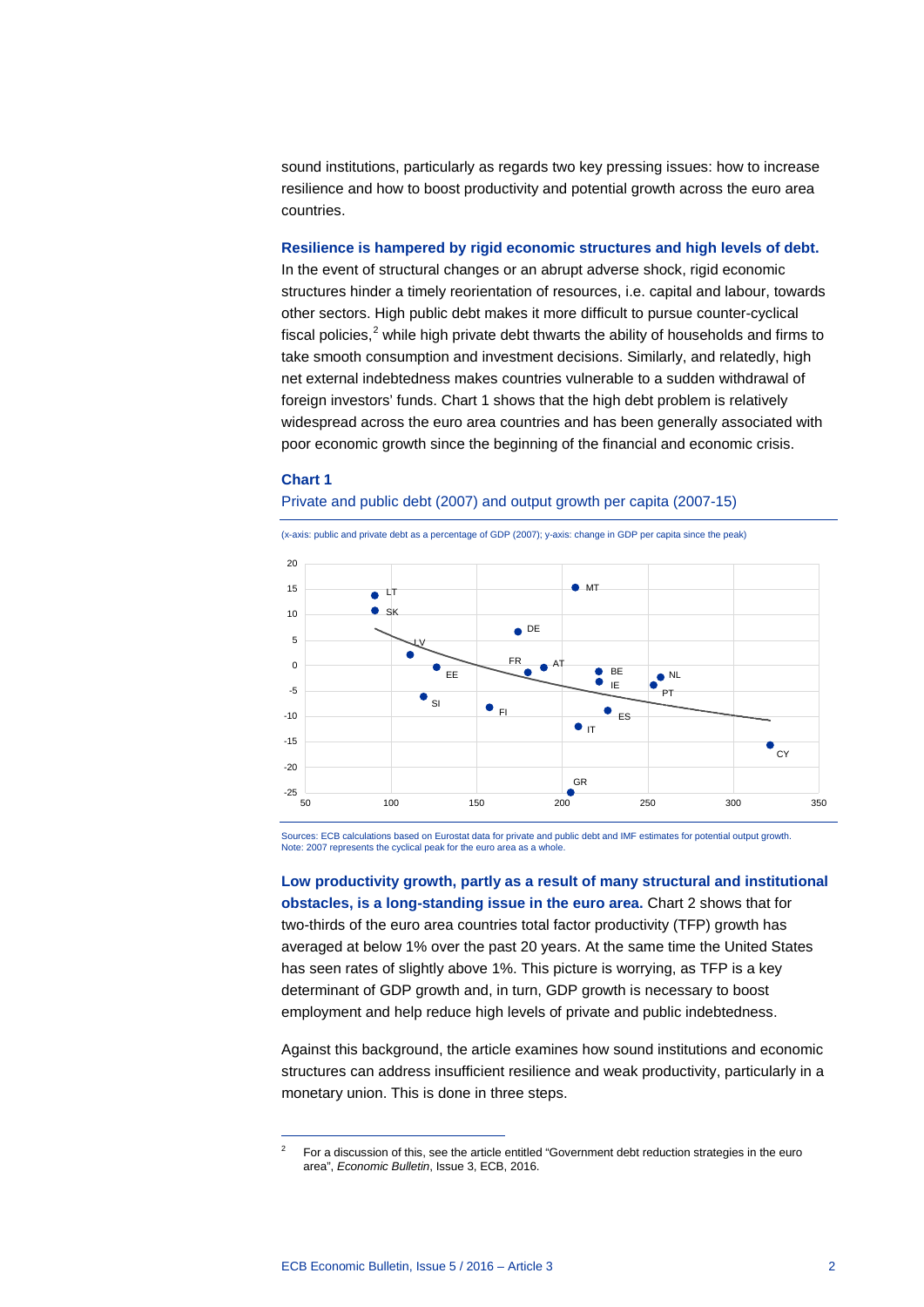

Average total factor productivity growth in 1985-95 and 1995-2015

Source: Unweighted average of ECB, European Commission and IMF estimates. Notes: For the period 1985-95 estimates are not available for some countries. EA stands for euro area.

**Section 2 examines euro area countries' performance based on a selection of institutional and structural indicators.** It shows that on the main economic structures (i.e. labour and product markets), as well as on a set of principal institutions, euro area countries remain far from the OECD frontier of best practices.

**Section 3 reviews the empirical evidence for the benefits of sound institutions and structures with a particular focus on the euro area countries.** It shows how sound labour and product market regulations as well as good governance institutions increase resilience and are a key source for long-term growth. This section shows that despite the significant benefits to be gained from institutional and structural reforms and the still large distance from best practices, the pace of reforms across the euro area has, after picking up early in the crisis, been slow, especially in countries under an economic adjustment programme.

**Section 4 shows how moving towards sound economic structures and institutions is important for ensuring the smooth functioning of EMU as a whole.** There is ample evidence and consensus on the importance of adaptable

product, labour and capital markets for the smooth functioning of EMU, in the context of a single monetary policy. Against the background of slow implementation of reforms, this section reviews the current EU governance framework and draws some lessons for the future.

### 2 Institutions and economic structures in the euro area

**International institutions such as the International Monetary Fund (IMF), the OECD, the European Commission and the ECB repeatedly call for ambitious**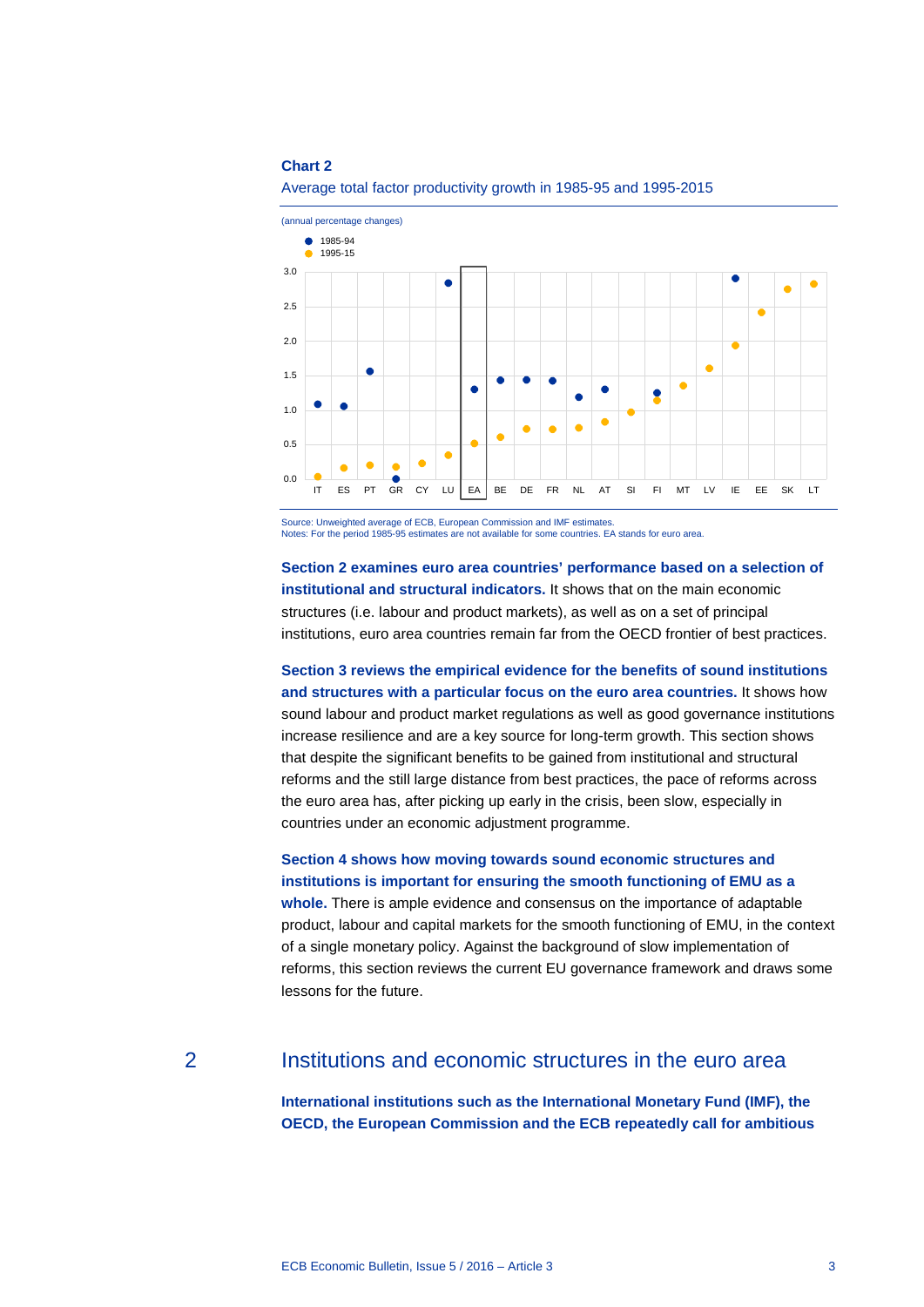**structural reforms.** [3](#page-3-0) This is because such reforms can i) promote a better use of an economy's resources by reducing barriers to the swift movement of capital and labour across firms, leading to a better use of labour and thus higher employment rates, ii) eliminate barriers to entry for new firms and iii) more generally ensure a level playing field across all economic actors.

**Structural reforms are typically associated with regulatory policies aimed at strengthening market-based incentives in domestic labour and product markets.** The latter often includes the overall conditions for setting up and running businesses.

**However, they also relate to the quality of basic economic institutions.** Sound institutions, such as legal certainty, efficient public administration or the absence of corruption, provide the basis for all specific economic structures, such as labour and product markets, to work appropriately. Box 1 elaborates on the concepts of institutions and economic structures and lists possible policies which could impact their functioning.

### **Box 1** The concept of institutions and economic structures and how they impact the economy

**Acemoglu et al.**[4](#page-3-1) **define institutions as the set of rules and policies able to deliver a level playing field for all economic actors and ensure that sound economic incentives are in place for encouraging people to invest, innovate, save and solve problems of collective action, and for ensuring the efficient provision of public goods.** One of the most prominent examples in this regard is the enforceability of property rights, which – if guaranteed – significantly influences the incentives to invest and innovate.

**Building on institutions that fulfil the criteria described above, economic structures can be defined as the frameworks which set the incentives for all transactions among economic agents in an economy.** In market economies, regulations try to prevent market failure and preserve social cohesion, and therefore play a significant role in determining economic structures, for example in labour or product markets. There are several cases in which regulations can be welfare-enhancing if used appropriately. If a market does not function well, such as in cases of natural monopoly in large network industries (e.g. energy), it might be beneficial to regulate the market. In general, however, too much regulation could create the wrong incentives for investors, firms and employees, so that labour or capital is not used where it is most useful from a welfare perspective. Such excessive regulation or protection could ultimately hinder productivity and employment growth as well as a swift response to adverse shocks.

<span id="page-3-1"></span><span id="page-3-0"></span>**Labour market regulations affect the rate of job creation and destruction, levels of unemployment, productivity, wages and profits and the degree of social protection.** On the

-

<sup>3</sup> See, for example, *World Economic Outlook*, IMF, April 2016; *Economic Policy Reforms 2016: Going for Growth Interim Report*, OECD, 2016; European Commission 2016 European Semester package including country-specific recommendations; or introductory statements to the ECB press conference by the President of the ECB.

<sup>4</sup> As defined in Acemoglu, D. et al., "Institutions as the Fundamental Cause of Long-Run Growth", *NBER Working Paper*, No 10481, 2004.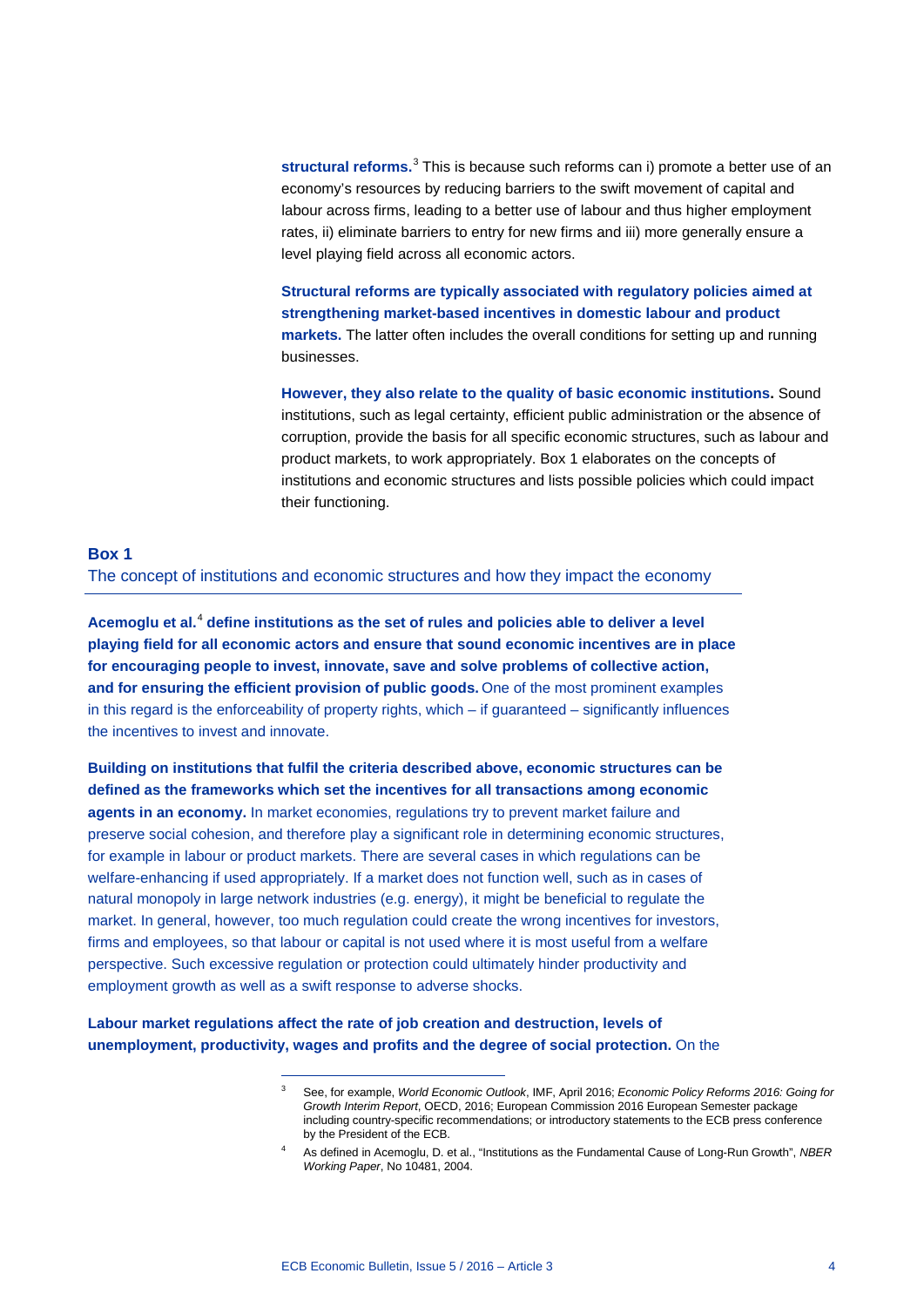one hand, job security arrangements, minimum wages and collective bargaining might need to be regulated to provide sufficient social protection for workers or to encourage productivity growth (through training and the development of firm-specific skills). On the other hand, excessive regulation impedes the timely adjustment of firms and employees to economic shocks by discouraging hiring and favours people currently in employment over the unemployed. The key issue for policymakers is to try to balance the need for a certain degree of regulation with the need to avoid excessive distortions. The main categories of labour market institution cover (i) the rules of the wage-setting process, (ii) labour (protection) legislation, (iii) activation policies, (iv) income replacement policies (v) labour taxation and (vi) education and vocational training policies.

**Labour market structures affect the potential of an economy to grow and adapt in a timely manner to (abruptly) changing circumstances.** Economic changes could happen gradually, such as structural change brought about by globalisation, or more abruptly in the event that adverse shocks hit the economy. In such cases, the price and quantity of labour need to be able to adjust. Moreover, the degree to which reallocation between sectors is possible can be very important. Against this background, labour market policies must provide sufficient flexibility in the wage-setting framework and prevent excessively strict labour protection legislation from creating a "lock-in" effect. At the same time, security must be ensured for workers in the event of temporary unemployment by granting sufficient unemployment benefits, and the reactivation of workers must be facilitated through targeted employment programmes.

**Excessive product market regulation is likely to have adverse effects on productivity and GDP growth.** A high degree of competition among firms in goods and services markets ensures that prices do not become excessive in relation to the costs of production. Given that markets with higher competition tend to exhibit lower prices than markets with limited competition, consumers benefit from more competitive markets. This in turn reduces unjustified rents for producers and raises consumer welfare. Moreover, competition also tends to favour the variety of products, thereby giving consumers more choice. In addition, it seems that firms in markets with high barriers to entry tend to innovate less. This in turn impedes technological progress, productivity and thus job creation.

**Product market structures affect the shock absorption capacity of economies.** In order for the economy to weather shocks, it must be possible for prices to adjust quickly and for production factors to be reallocated between firms and sectors. The price adjustments are essential to ensure a pass-through of changes in labour costs to consumer prices. In the event of a decline in labour costs after a negative shock, the competitiveness of an economy can only improve if prices also adjust. Without swift price adjustment the cost of an adverse shock would otherwise fall on the real disposable income of households.

**Various product market policies exist to facilitate competition.** General policies relate, for example, to ensuring a strong and efficient regulation authority that can monitor the state of competition in all relevant markets. Moreover, policies can create favourable broader business conditions to facilitate the entry of new firms and alleviate the administrative burden of existing firms. Sector-specific policies include, for example, competition policies for network industries (e.g. energy, telecoms or transport), the retail sector and closed professions (e.g. notaries, pharmacies or lawyers).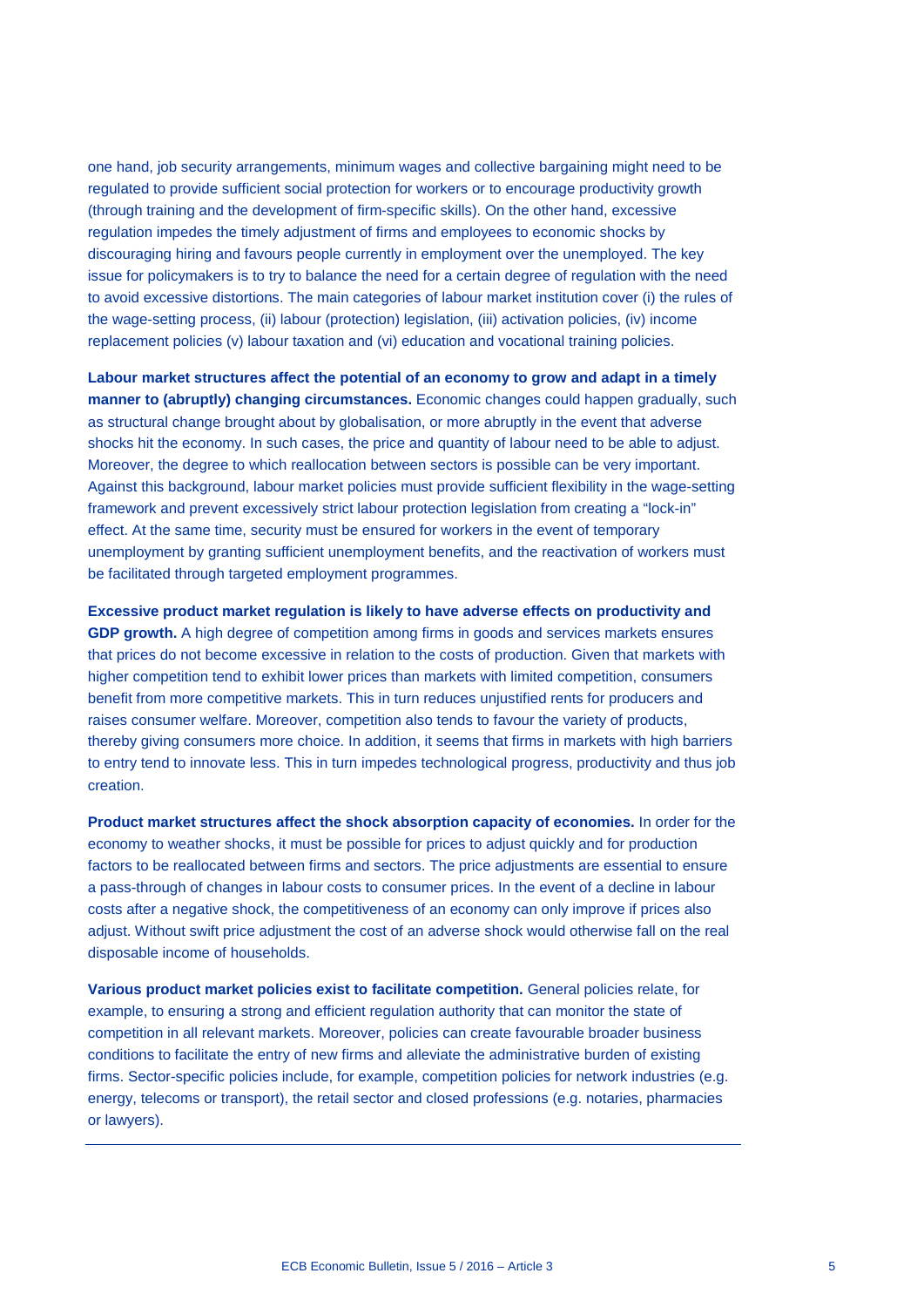#### Quality of institutions in the OECD in 2015



Sources: ECB calculations based on World Bank data.

Notes: "Top 3 OECD" comprises Finland, New Zealand and Switzerland. The higher the index number, the better the quality of institutions. Data for the euro area are an unweighted average of member countries.

### **Measuring the quality of institutions and economic structures is a challenging task.** It is common

practice to measure institutional quality, in particular, in terms of perceptions; this may not necessarily reflect the quality of the law but rather the actual workings of the economy. In this article we use as a proxy for institutional quality the four governance indicators computed by the World Bank: government effectiveness, regulatory quality, rule of law and control of corruption. The aggregate of these indicators has been referred to as the delivery quality of government services, [5](#page-5-0) or simply as institutional delivery. Chart 3 shows these four indicators for the euro area countries, the United States, and the three best performers in the OECD. A higher index number indicates higher institutional standards. For all four indicators, the quality of institutions in the euro area is on average weaker than in its peer regions.

### **While almost all euro area countries have weaker institutions compared with the best performers in**

**the OECD, there is significant heterogeneity among them.** Chart 4 shows that the institutional quality indicator varies greatly across the euro area countries, with Finland at the frontier of institutional strength, some countries (e.g. the Netherlands and Luxembourg) very close to the OECD best performers, and some (e.g. Greece and Italy) close to the OECD worst performers.

#### **Chart 4**

-





Sources: World Bank Worldwide Governance Indicators 2015 (WGI; government effectiveness, rule of law, regulatory quality, control of corruption) and ECB calculations. Notes: Composite indicator covering the standardised indices above, averaged, and rescaled to rank between 0 and 1 (frontier). "Top 3 OECD" comprises Finland, New Zealand and Switzerland. EA stands for euro area.

<span id="page-5-0"></span><sup>5</sup> Helliwell, J.F. et al., "Good Governance and National Well-being: What are the Linkages?", *OECD Working Papers on Public Governance*, No 25, 2014.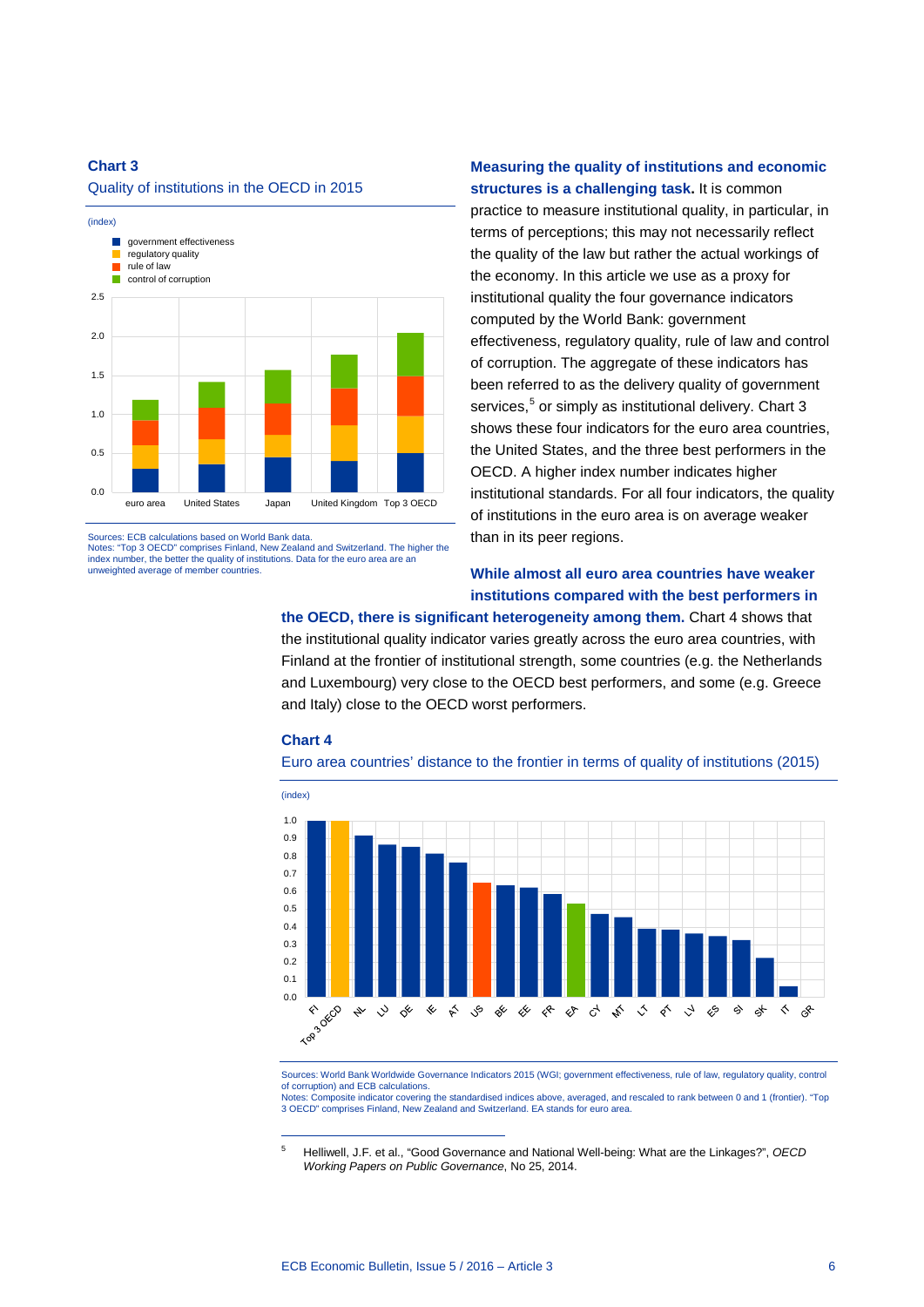#### **Measuring labour market efficiency requires looking at a broad spectrum of**

**regulations.** This is because the suitability of specific regulations (e.g. employment protection) can only be assessed in a wider context (e.g. the level of social protection). For this reason, a wide range of indicators should be used to assess the overall efficiency of the labour market. As stated in the Five Presidents' Report,<sup>[6](#page-6-0)</sup> best practices for labour markets should combine elements of security and flexibility. This means flexible and reliable labour contracts that avoid a two tier labour market, comprehensive lifelong learning strategies, effective policies to help the unemployed re-enter the labour market, modern social security systems and enabling labour taxation. There was a rise in unemployment in euro area countries during the crisis and it still remains very high in some member states (see Chart 5). Reforms which enhance flexibility and security in a balanced manner increase labour market efficiency, thereby facilitating job creation and reducing the high rates of unemployment in the countries concerned.

### **Chart 5** Unemployment in euro area countries



<span id="page-6-0"></span>-

Source: Eurostat.

**To measure product market regulations, it is necessary to look at the functioning of many**  sectors of the economy. The indicators consulted have de jure and de facto aspects. The OECD product market regulation (PMR) index focuses on the legislative aspects of the regulatory environment related to economy-wide regulation (e.g. state control) and industry-level regulation (e.g. barriers to trade in manufacturing). By contrast, the World Bank Doing Business indicator focuses mainly on the implementation aspects of the cost of doing business. Chart 6 shows the (standardised) aggregate of the two indicators. This aggregate indicator suggests that the euro area appears to have less well-functioning product markets than the top three OECD countries. On the basis of this indicator, all euro area countries, and in particular the countries with the greatest distance to the frontier, need to improve competition and overall conditions for doing business.

<sup>6</sup> Juncker, J.-C. et al., *Completing Europe's Economic and Monetary Union*, 22 June 2015.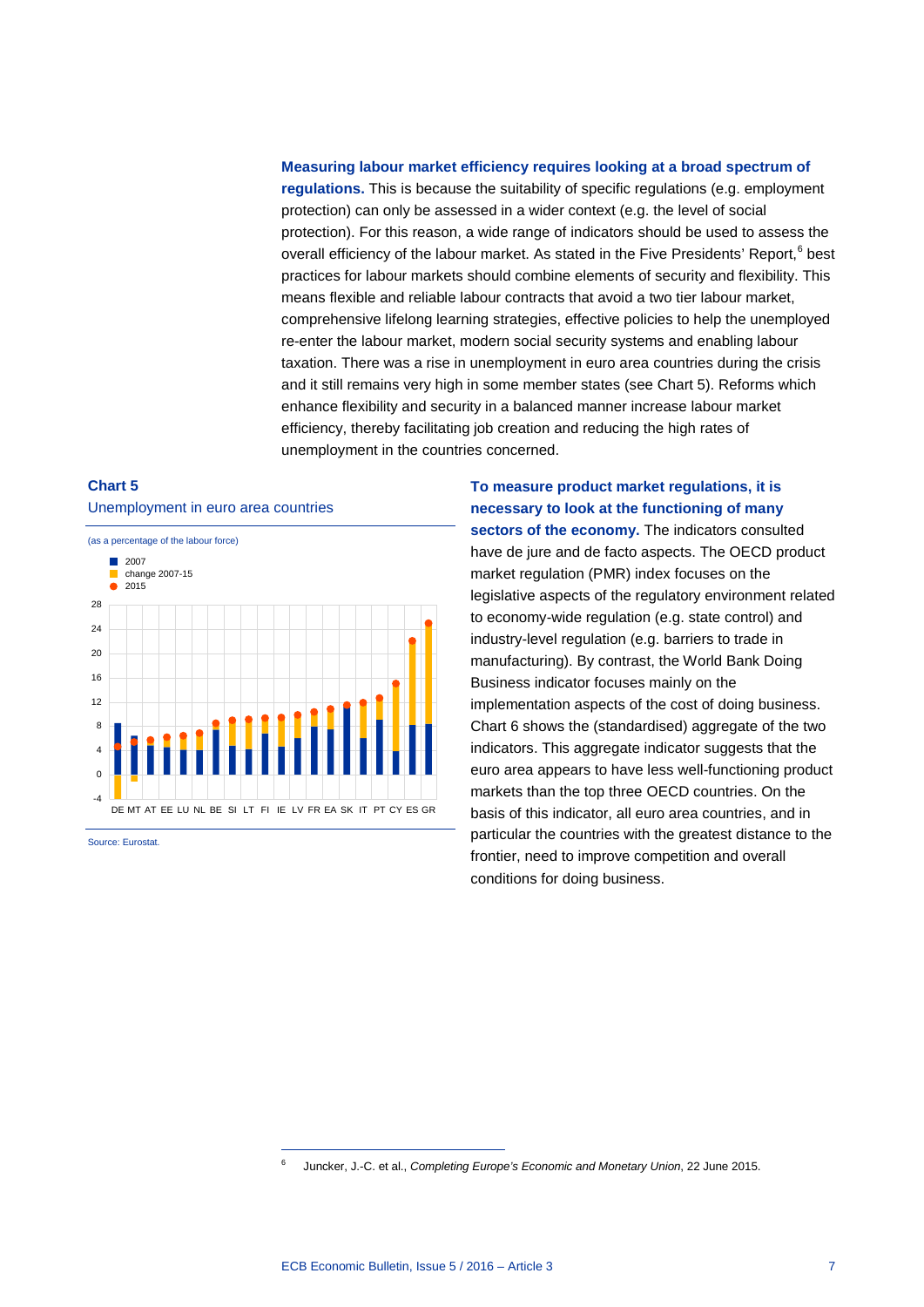0.0 0.0 0.0

 $\sqrt{2}$  $\overline{\mathscr{U}}$ ♦  $\begin{array}{c} \star \end{array}$  & & &

0.1 0.2 0.3 0.4 0.5 0.6 0.7 0.8  $0.9$ 





Sources: Latest OECD PMR, World Bank Doing Business indicator and ECB calculations. Notes: Composite indicator covering the two standardised indices, averaged, and rescaled to rank between 0 and 1 (frontier). "Top 3 OECD" comprises New Zealand, the United Kingdom and Denmark.

 $\begin{array}{cc} & \ast & \ast \ & & \end{array}$ 

#### <span id="page-7-0"></span>**Chart 7**

Institutional quality and product and labour market efficiency (2015 or latest available data)

(x-axis: institutional quality (z-score); y-axis: product and labour market efficiency (z-score))



Sources: ECB calculations based on World Bank, OECD, Global Competitiveness Index, Heritage Foundation and Fraser Institute data. Notes: Institutional quality is measured as an average of the six World Bank Worldwide

Governance Indicators (voice and accountability, government effectiveness, rule of law, regulatory quality, control of corruption, and political stability and the absence of violence). Indicators reported in the form of z-scores.

### **There is a high correlation between the quality of institutions and well-functioning labour and**

こうぐうぐんかく

්

なやく

**product markets.** [Chart 7](#page-7-0) shows that, on the basis of the indicators used for this analysis, countries with below average quality of institutions also tend to have below average quality of product and labour markets. This high correlation might, among other things, reflect the fact that, in the presence of sound institutions, societies and lawmakers are more likely to overcome vested interests and carry out reforms that benefit the majority of citizens.

### **All indicators aiming to assess the quality of institutions and economic structures face**

**significant measurement issues.** As noted in greater detail in Box 1, institutions and certain economic structures (such as those pertaining to labour and product markets) are multifaceted and often not easily or not at all quantifiable. Also, given that indicators are often based on perceptions, they might be affected by cyclical influences, e.g. in times of crisis perceptions of the functioning of certain institutions could be worse than in good times. Another issue relates to the

arbitrariness of the scale used, in particular for de facto indicators. Moreover, the sample size and composition of the surveyed matter, as do their changes through time. Therefore, the conclusions drawn from the broad composite indicators chosen in Charts 4-6 regarding the institutional and regulatory quality of a particular country would need to be complemented with a more profound investigation of the actual functioning of the economy and its public sector.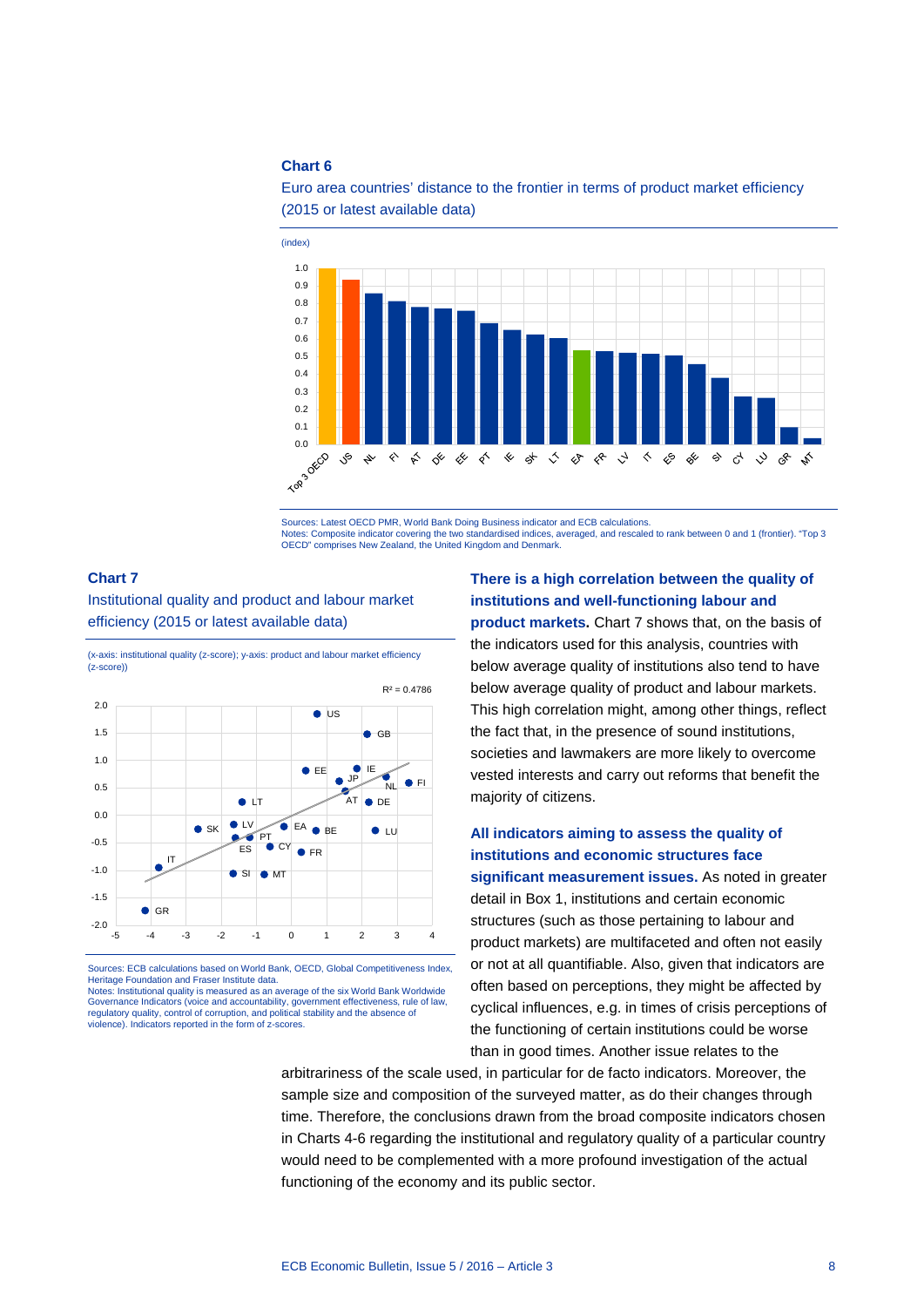# 3 Evidence for the impact of institutional and structural reforms for euro area countries

Building on the above indicators, this section looks into the empirical evidence linking both institutions and economic structures to resilience and long-term productivity growth.

### 3.1 Increasing economic resilience

**Institutional and structural reforms are key for increasing economic resilience.** Economic resilience has an ex ante and an ex post aspect. In general, ex ante resilience refers to the capacity to resist to shocks while ex post resilience refers to the capacity to moderate the costs of, and recover quickly after, an adverse shock. The two aspects are interconnected. How well economies deal with shocks depends on a range of factors, including the policy environment, the depth of economic and financial diversification and, in particular, the quality of institutions and economic structures.

**The resilience of countries is usually tested empirically by first identifying the sources of shocks.** Adverse shocks hitting economies can have a common origin or be idiosyncratic. In the case of a common origin (e.g. the bursting of the dot-com bubble or the financial crisis of 2007-08) economic resilience can be tested by comparing the reaction of different countries to the same shock. This comparison is usually done by assessing the impact of the shock on the economy (ex ante resilience) and by computing the recovery time (ex post resilience).

**Starting with ex ante resilience, it has been shown that the depth of the recession or crisis following an adverse shock is related to the institutional**  setting of a country. Acemoglu et al.<sup>[7](#page-8-0)</sup> find that countries with institutional problems suffer substantially more volatility as measured by the standard deviation of per capital output. Rodrik $<sup>8</sup>$  $<sup>8</sup>$  $<sup>8</sup>$  comes to a similar conclusion, finding that the effect of</sup> external shocks on growth is larger the greater the latent social conflicts in an economy and the weaker its institutions of conflict management. High quality institutions and economic structures also tend to reduce the probability of crises, as Box 2 shows. Countries with the weakest institutions in the sample of OECD countries are significantly more prone to economic shocks than countries with well-functioning institutions and sound labour and product markets.

**Many empirical studies have confirmed the importance of well-functioning product and labour markets for increasing economic resilience ex post, i.e.**  after a shock has occurred. Canavo et al.<sup>[9](#page-8-2)</sup> uses the approach described above,

-

<span id="page-8-0"></span>See footnote number 4.

<span id="page-8-1"></span>Rodrik, D., "Where Did All the Growth Go? External Shocks, Social Conflict, and Growth Collapses", *Journal of Economic Growth*, Vol. 4, No 4, 1999, pp. 385-412.

<span id="page-8-2"></span><sup>9</sup> Canavo et al., "Measuring the macroeconomic resilience of industrial sectors in the EU and assessing the role of product market regulations", *European Economy – Occasional Papers*, No 112, European Commission, July 2012.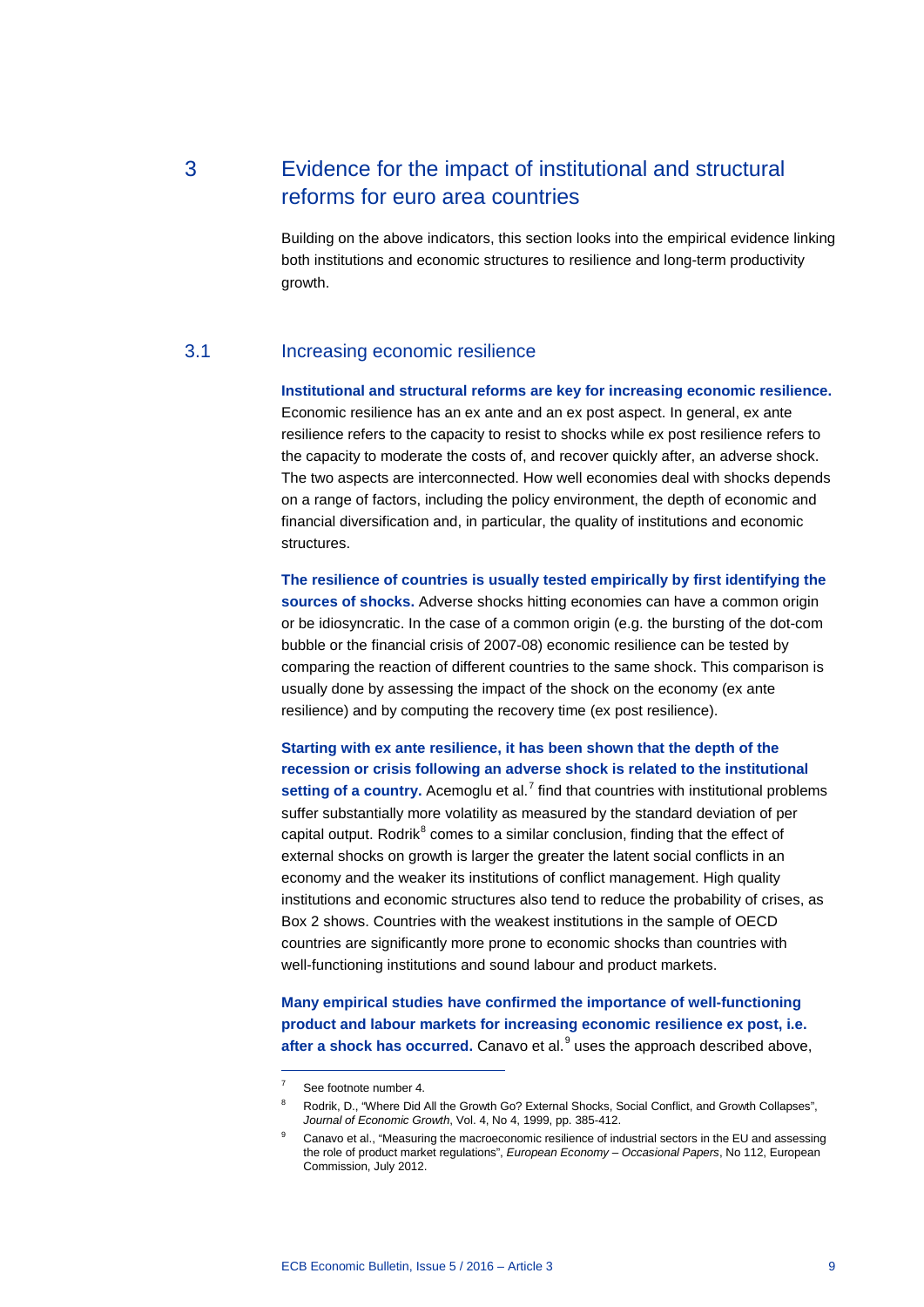identifying common shocks and testing their impact on countries with different economic structures. They look at sectoral data across European countries and find that a high level of product market regulation makes industries less resilient to adverse shocks. They show that the different capacity to absorb shocks within industrial sub-sectors seems to be explained to a large extent by how far product market reforms have advanced. Duval and  $V$ ogel $10$  conduct a similar analysis, focusing, however, on the persistence of shocks in the output gap. Their simulations indicate that rigid labour and product markets lengthen the time it takes for output to return to potential following a shock and increase the cumulative output loss incurred over the period. Box 3 highlights an example of ex post resilience, giving evidence of unemployment decline episodes after the implementation of structural reforms.

### **Box 2** Higher quality institutions and economic structures reduce the probability of crisis

#### **Chart**

Probability of crisis events occurring, conditional on the quality of institutions



Source: ECB calculations.

Notes: The chart shows the result of a probit model where the probability of crisis is computed on the extremes of institutional variables, i.e. the low and the highest institutional value across countries, while control variables (total government expenditure and nominal short-term interest rates) are assumed to be average. For institutional quality, the average probability is obtained from WGI; for product market institutions, the average probability is obtained from Doing Business and GCI product market efficiency; and for labour market institutions, average probability is obtained from EPL, GCI and Heritage labour market flexibility. Data are based on the period 1990-2014 and are for a sample of OECD countries.

-

**This box describes a simple exercise to test whether the probability of large falls in GDP is dependent on different institutional and structural settings.** The exercise, the outcome of which is shown in the chart, first identifies a large fall in output*.* This is done by taking the distribution of annual GDP growth across all OECD countries from 1990 to 2014 and defining the tenth percentile of the distribution as a crisis event. This percentile has a median GDP growth rate of -4%. Second, a probit regression model is estimated, where the dependent variable is the probability of experiencing a GDP slump in the order of magnitude covered by the tenth percentile. On the right-hand side of the equation, institutional and structural variables as well as a set of control variables, such as government expenditure and short-term interest rates, are added. The results show that the probability of a severe reduction in GDP, i.e. a crisis event falling under the tenth percentile of the distribution, is significantly lower for a country with the strongest institutions and structural characteristics in the sample than for

<span id="page-9-0"></span>a country with the weakest institutions and characteristics. The message appears consistent across the three policy areas: labour market, product market and institutional quality. Improving on all these fronts is therefore very important to reduce the probability of being affected by a severe crisis. In particular, product market reforms, which also include overall conditions for setting up and

<sup>10</sup> Duval, R. and Vogel, L., "Economic resilience to shocks. The role of structural policies", *OECD Journal: Economic Studies*, Vol. 2008/1.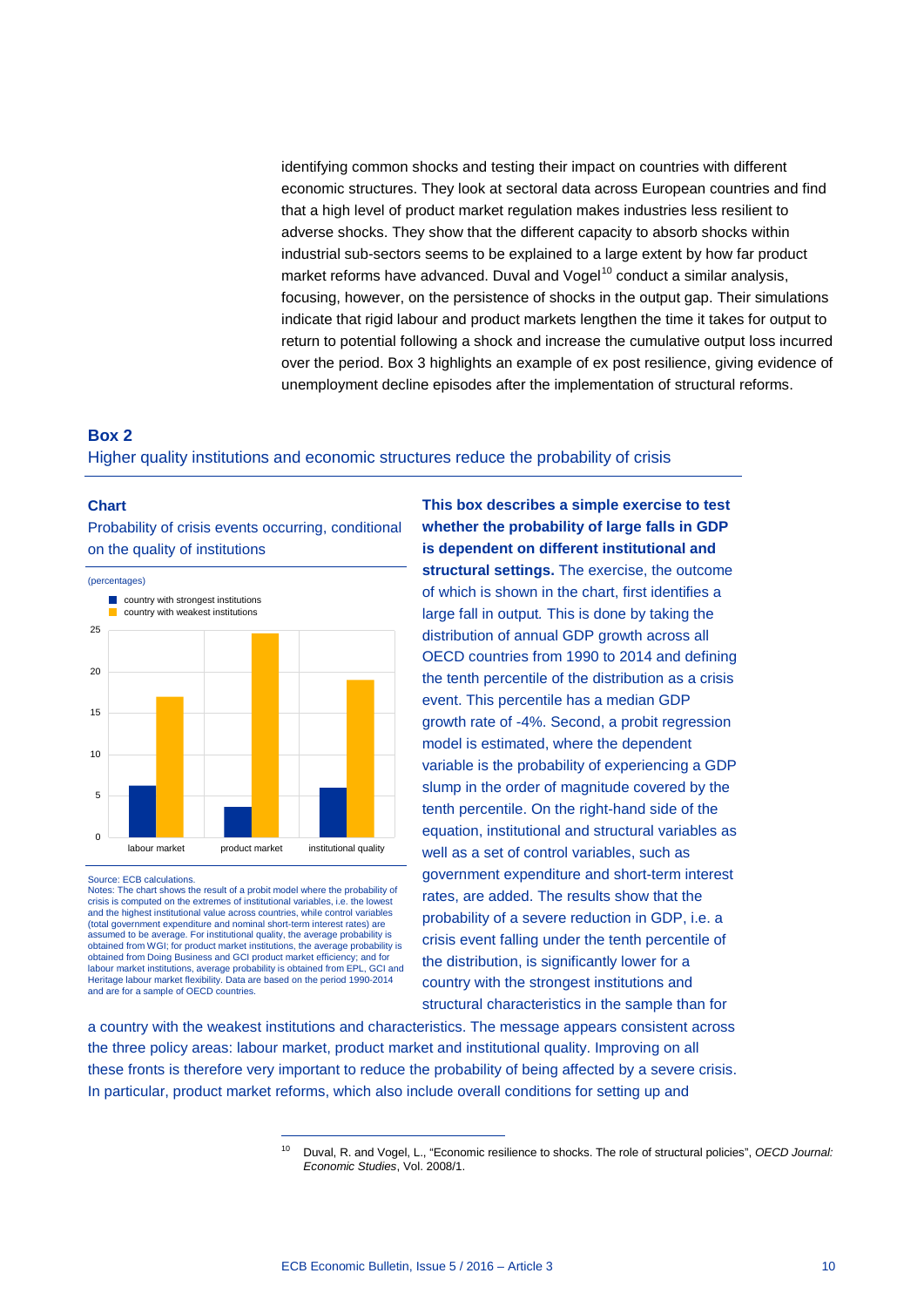running businesses, seem to be particularly beneficial for increasing the adjustment capacity of a country.

> **Ex post resilience would be significantly improved if the competitiveness channel worked properly in the euro area.** Prior to the financial crisis, several studies had shown how the working of the competitiveness channel had been slow in the euro area owing to structural rigidities.<sup>[11](#page-10-0)</sup> In a recent study, Biroli et al.<sup>[12](#page-10-1)</sup> confirm these results. Overall they find that excessive regulations in product and labour markets appear to make inflation differentials more persistent in the face of a common shock. This implies that in a monetary union, where the nominal exchange rate channel is no longer available as a mode of adjustment, the working of the competitiveness channel is impeded by highly regulated labour and product market structures, thereby preventing an automatic smoothing of shocks at the country level. Between 2011 and 2013 structural reforms undertaken in the countries most affected by the sovereign crisis are likely to have improved the functioning of the competitiveness channel.

**High indebtedness constrains economic resilience both ex ante and ex post.**

High levels of debt can make the economy more vulnerable to shocks and intensify or prolong economic downturns. This is because they hinder the ability of households and firms to smooth consumption and investment spending decisions, and the ability of governments to cushion adverse shocks. High public debt generally implies high future tax rates, which will undermine investment. Negative feedback loops between high sovereign debt and a weak financial sector are still constraining investment decisions and economic growth. High private and public sector debt remains a major vulnerability in many euro area countries. Some empirical studies derive implicit thresholds for debt ratios and find that, once a certain level of debt has remained for a number of years, there is evidence that GDP growth remains subdued. $13$ 

**There appears to be a robust empirical relationship between the debt dynamics of the private sector and the effectiveness of national insolvency** 

**frameworks.** For example, recent analysis by staff of the European Commission found evidence that, in the presence of a high stock of private debt, the quality of insolvency frameworks is important for financial stability and for spurring entrepreneurship and thereby mitigating the impact of deleveraging on growth. In particular, it was found that a good insolvency framework is associated with speedier

-

<span id="page-10-0"></span><sup>11</sup> For example *The EU Economy: 2006 Review: Adjustment Dynamics in the Euro Area: Experiences and Challenges*, European Commission, 2006.

<span id="page-10-1"></span><sup>&</sup>lt;sup>12</sup> Biroli et al., "Adjustment in the Euro Area and Regulation of Product and Labour Markets: An Empirical Assessment", *European Economy – Economic Papers*, No 428, European Commission, October 2010.

<span id="page-10-2"></span><sup>13</sup> On the relationship between public debt and growth, see Checherita-Westphal, C. and Rother, P., "The impact of high government debt on economic growth and its channels: An empirical investigation for the euro area", *European Economic Review*, Vol. 56, No 7, October 2012, pp. 1392-1405. On the relationship between private debt and growth, see Cecchetti, S., Mohanty, M. and Zampolli, F., "The real effects of debt", *Working Papers*, No 352, Bank for International Settlements, September 2011.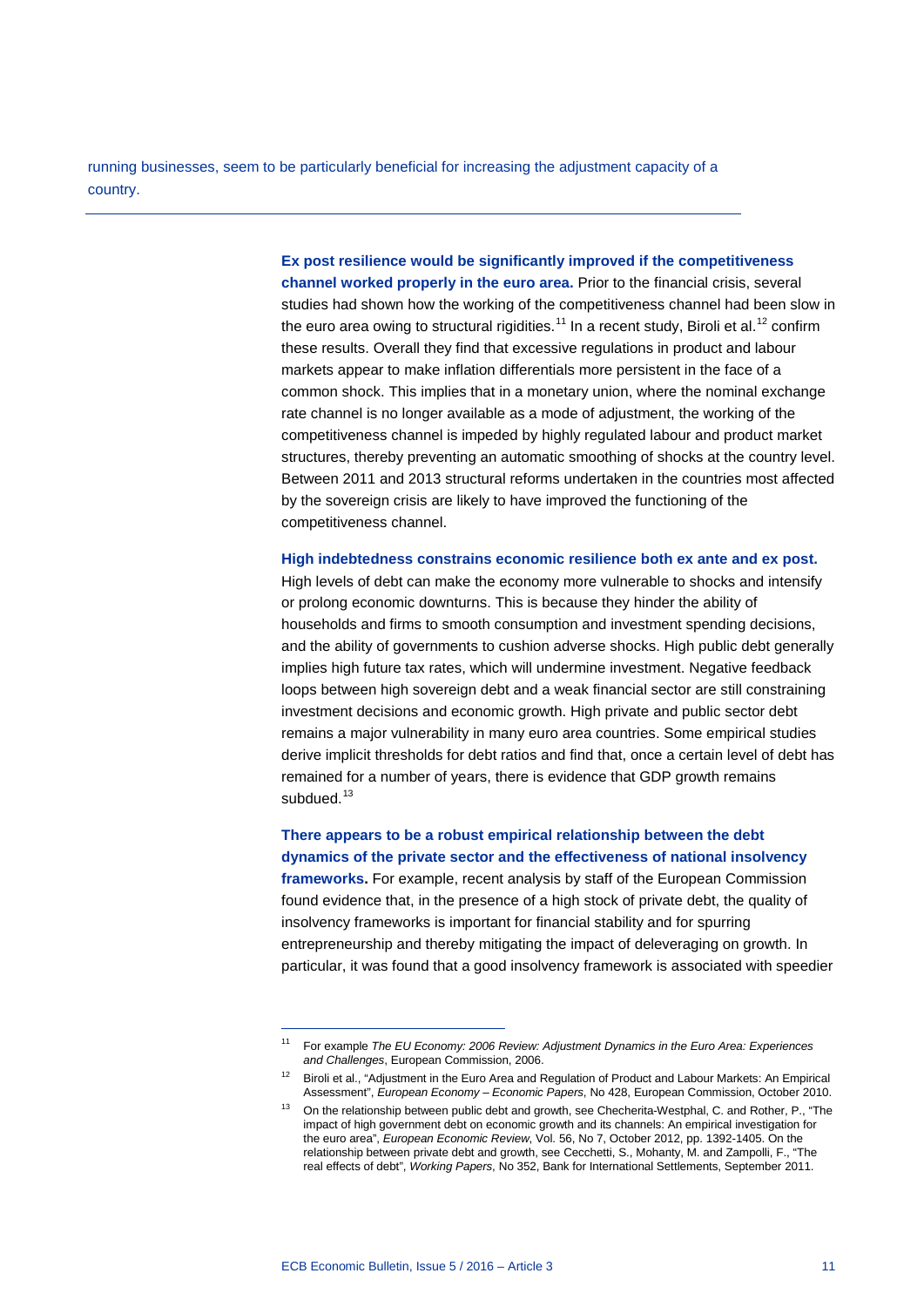adjustment of non-performing loan (NPL) ratios.<sup>[14](#page-11-0)</sup> High NPL ratios tend to be associated with weaker insolvency frameworks. The quality of insolvency frameworks is important for speeding up the process of resolving bad debt, which in turn supports efficient investment and long-term growth.

#### **Box 3**

Episodes of unemployment decline in the euro area and the role of structural reforms

**One of the largest costs inflicted by the financial and sovereign crisis has been the sharp rise in the unemployment rate in many euro area countries.** This box aims to explain episodes of unemployment absorption, by focusing on the relative importance of the unemployment rate, GDP growth and labour and product market reforms. This is done using an event study approach. The unemployment absorption event is defined as an event that cumulatively fulfils the following conditions: (1) the unemployment rate declines by at least 3 percentage points in a three-year period; (2) the decline in the unemployment rate over a three-year period is at least 25% of the initial unemployment rate; and (3) after five years the unemployment rate remains below that at the beginning of the episode.[15](#page-11-1) The data sample covers the euro area countries over the period 1995- 2015. In total 12 episodes can be identified (see Table A).

#### **Table A**

Countries and years of strong and sustained unemployment absorption episodes

| Germany   | 2005       |
|-----------|------------|
| Estonia   | 2003, 2010 |
| Ireland   | 1995       |
| Spain     | 1996       |
| France    | 1998       |
| Latvia    | 2002, 2010 |
| Lithuania | 2001, 2010 |
| Slovakia  | 2004       |
| Finland   | 1996       |

Source: ECB calculations based on Eurostat data.

Note: The year indicates the beginning of an episode of unemployment absorption. For instance, Germany started an episode of unemployment absorption in 2005 which, according to the definition applied, means that in the period 2005-08 the unemployment rate declined by at least 3 percentage points and by 25%, and that in 2010 the unemployment rate was below the level registered in 2005.

-

**Table A shows that periods of significant unemployment reduction are not common but also not rare events.** Macroeconomic developments play an important role in driving these episodes. The chart (first panel) shows that the unemployment rate increases before an episode of absorption and is substantially higher than the sample average. In addition, the unemployment peak is preceded by a sharp deceleration in the GDP growth rate (see chart, second panel). GDP growth picks up in the period before the episode starts, and the unemployment rate falls with a lag.

### **In addition to the role played by the economic cycle, the reform stance also seems to be very important.** The reform

<span id="page-11-2"></span><span id="page-11-1"></span><span id="page-11-0"></span>stance is computed using the OECD's indicators of employment protection legislation (EPL) and of regulation in energy, transport and communications (ETCR)<sup>16</sup>. These series are a proxy for labour and product market reforms. The focus is on relatively large reforms, which are defined as reforms that exceed one standard deviation of the change in the indicator over all observations in each

<sup>14</sup> Carpus Carcea, M. et al., "The Economic Impact of Rescue and Recovery Frameworks in the EU", *European Economy – Discussion Papers*, No 004, European Commission, September 2015.

<sup>&</sup>lt;sup>15</sup> A related approach has been followed by Freund, C. and Rijkers, B., "Episodes of unemployment reduction in rich, middle-income and transition economies", *Journal of Comparative Economics*, Vol. 42, issue 4, December 2014, pp. 907-923.

<sup>&</sup>lt;sup>16</sup> The ETCR index is used, in view of its annual frequency, instead of the OECD's broader product market regulation (PMR) index, which is only available with a 5-year frequency.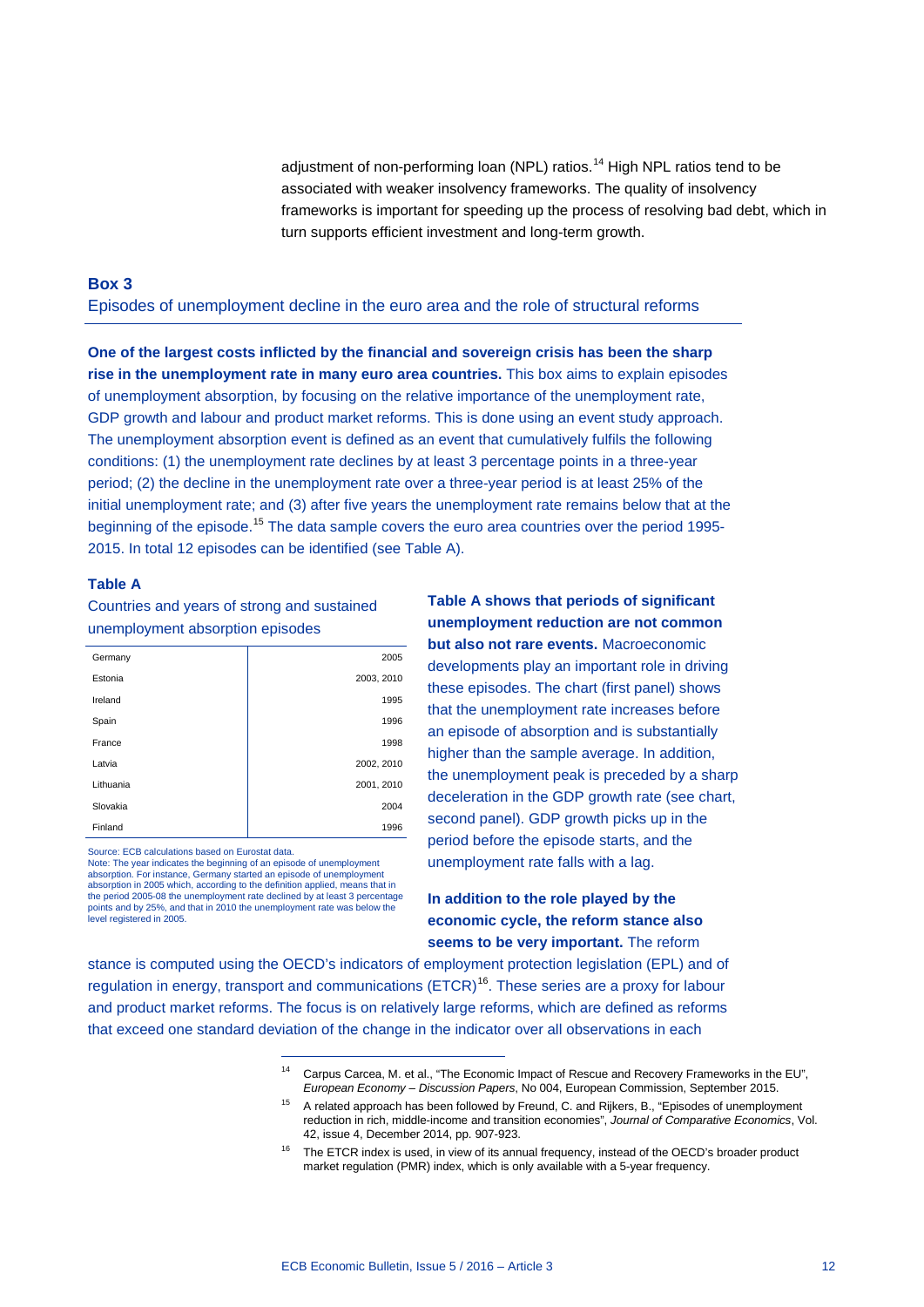series.<sup>[17](#page-12-0)</sup> The sum of the episodes in the area of labour and product markets gives the reform stance, which equals 0 in the case of the absence of any reform according to the definition above, 1 in case of one reform episode and 2 in the case of simultaneous reform episodes in EPL and ETCR. The chart (third panel) shows that in the years before the unemployment absorption episode, countries tend to have implemented more reforms. The reform activity peaks one year before the episode starts and declines thereafter. Taken together, the three panels in the chart indicate that on average the willingness to introduce reforms is higher when GDP grows at slower pace and unemployment is high and increasing. In other words it rises during adverse economic conditions.

#### **Chart**



Evolution of key variables of unemployment absorption episodes

Notes: "0" marks the beginning of the unemployment absorption episode. Each variable is demeaned by the sample average of observations in each year (the unemployment rate is demeaned by the average unemployment rate in each year; the GDP growth is demeaned by the average GDP growth in each year; and reform stance is demeaned by the number of the selected reforms in each year).

#### **Table B**

Probability of an unemployment absorption episode (result from a linear probability model)

|                     | (1)           | (2)         |  |
|---------------------|---------------|-------------|--|
| Unemployment rate   | $0.0596***$ n | $0.0533***$ |  |
| GDP growth          | $0.0274***$   | $0.0432**$  |  |
| Reform stance (t-1) |               | $0.0928*$   |  |
| Year dumies         | yes           | yes         |  |
| Country dumies      | yes           | yes         |  |
| No of observations  | 223           | 143         |  |
| r-squared           | 0.427         | 0.539       |  |

<span id="page-12-0"></span>Notes: Regression performed for the sample period 1995-2010 for countries with an unemployment rate above 5%. Robust standard errors are shown in parenthesis

-

**A linear probability model is used to crosscheck the importance of the reform stance in predicting unemployment absorption episodes.** In this model the dependent variable equals 1 where an unemployment absorption episode starts and 0 in the absence of unemployment absorption episode. The regression results show that higher unemployment rates and higher GDP growth rates have a positive impact on the probability of an unemployment absorption episode beginning. In addition, the results show that the reform stance, after controlling for the

<sup>17</sup> A similar approach is followed by Bouis, R. and Duval, R., "Raising Potential Growth After the Crisis: A Quantitative Assessment of the Potential Gains from Various Structural Reforms in the OECD Area and Beyond", *OECD Economics Department Working Papers*, No 835, 2011.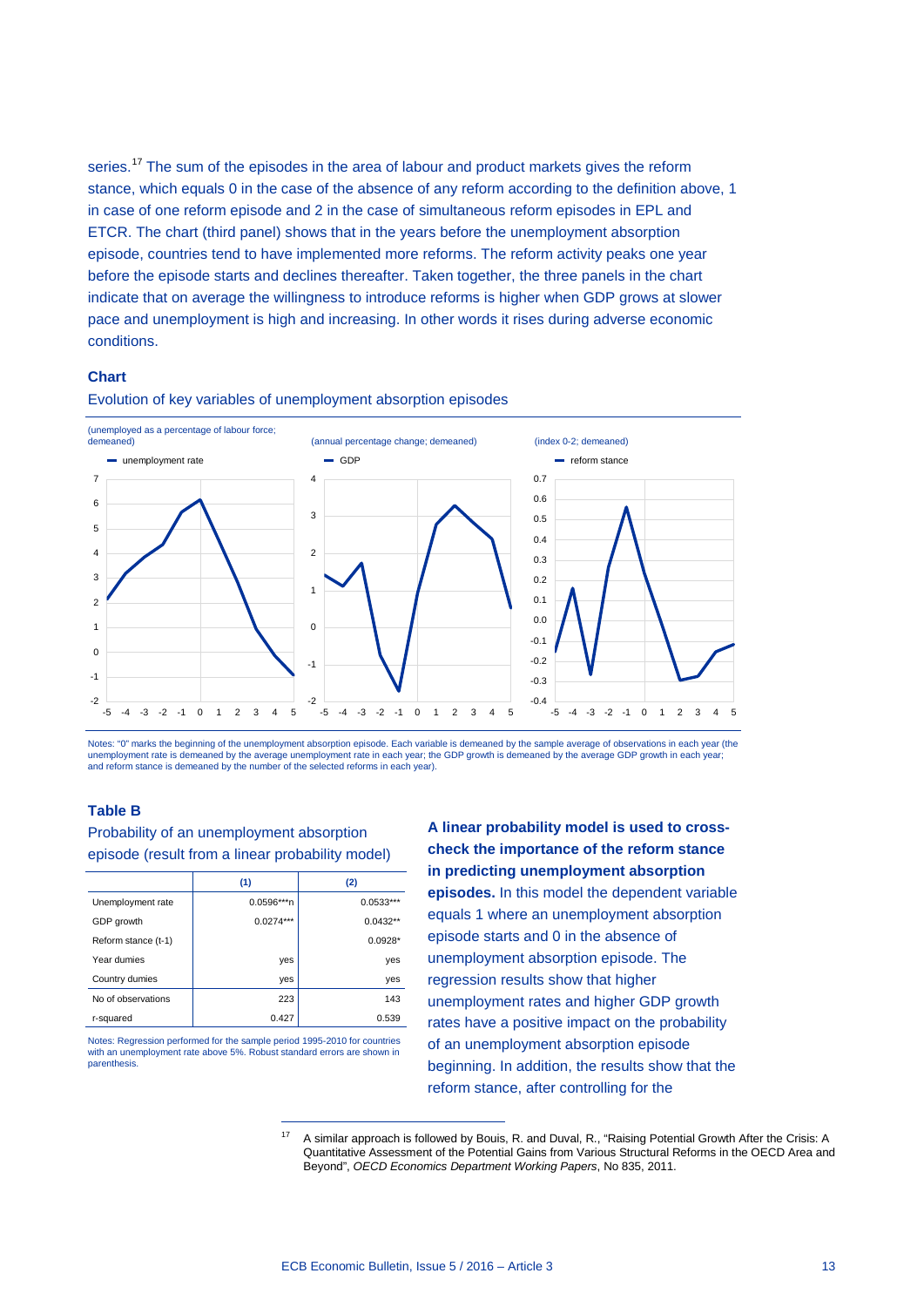unemployment rate and the GDP growth rate, is also positively correlated with the start of an unemployment absorption episode. Table B suggests that a reform episode is associated with an increase of 9% in the probability of a successful unemployment absorption episode.

Overall, these results show that the implementation of significant reforms could contribute to ex post resilience by accelerating the reduction of unemployment.

### 3.2 Strengthening productivity and long-term growth

**The importance of sound and efficient institutions for long-term growth has been established in a number of research contributions since the 1970s.** In the early 1970s, the development of an efficient economic system and well-defined property rights had already been shown to be a key factor in allowing western economies to raise their wealth compared with the rest of the world.<sup>[18](#page-13-1)</sup> Thirty years later, Acemoglu et al.<sup>[19](#page-13-2)</sup> showed, by means of a number of historical episodes in developed and developing economies, how the existence (and enforceability) of property rights has determined individuals' incentives to invest in physical or human capital or adopt more efficient technologies.

#### <span id="page-13-0"></span>**Chart 8**

Link between institutions and growth in Europe



Sources: Eurostat, World Bank and ECB calculations.

<span id="page-13-3"></span><span id="page-13-2"></span><span id="page-13-1"></span>Notes: Institutional quality is measured as an average of the six World Bank Worldwide Governance Indicators (voice and accountability, government effectiveness, rule of law, regulatory quality, control of corruption, and political stability and absence of violence). In the y-axis expected growth is the outcome of a simple catching-up regression, where the average per capita GDP growth between 1999 and 2014 depends only on the level of GDP per capital in 1999 and a constant.

-

### **Empirical evidence for the importance of institutional quality in Europe is relatively limited.**

[Chart 8](#page-13-0) shows the correlation between the residual of a simple catching-up model and the quality of institutions in 1999, where the average per capita GDP growth between 1999 and 2014 depends only on the level of GDP per capita in 1999 and a constant. For the euro area countries a clear positive relationship emerges between institutional quality and the residual. Starting with the evidence shown in [Chart 8,](#page-13-0) recent work (Masuch et al. [20](#page-13-3)) provides some analysis in support of the view that the quality of institutions is an important determinant of long-term growth in European countries. The results seem particularly relevant for countries where institutional delivery is below the EU average and initial public debt is above a certain threshold. They are also consistent with the view that the quality of institutions may be more important for long-term growth in countries where the exchange rate tool is no longer available. A key channel through which higher quality

<sup>18</sup> North, D. and Thomas, R., *The Rise of the Western World: A New Economic History*, Cambridge University Press, Cambridge, 1973.

<sup>&</sup>lt;sup>19</sup> See the reference in footnote 4.

<sup>20</sup> Masuch et al. in, "Institutions and Growth in Europe", *CEPS Working Document*, No 421, 2016, find, among other things, that relatively weak institutions seem particularly detrimental to long-term growth in the presence of high public debt.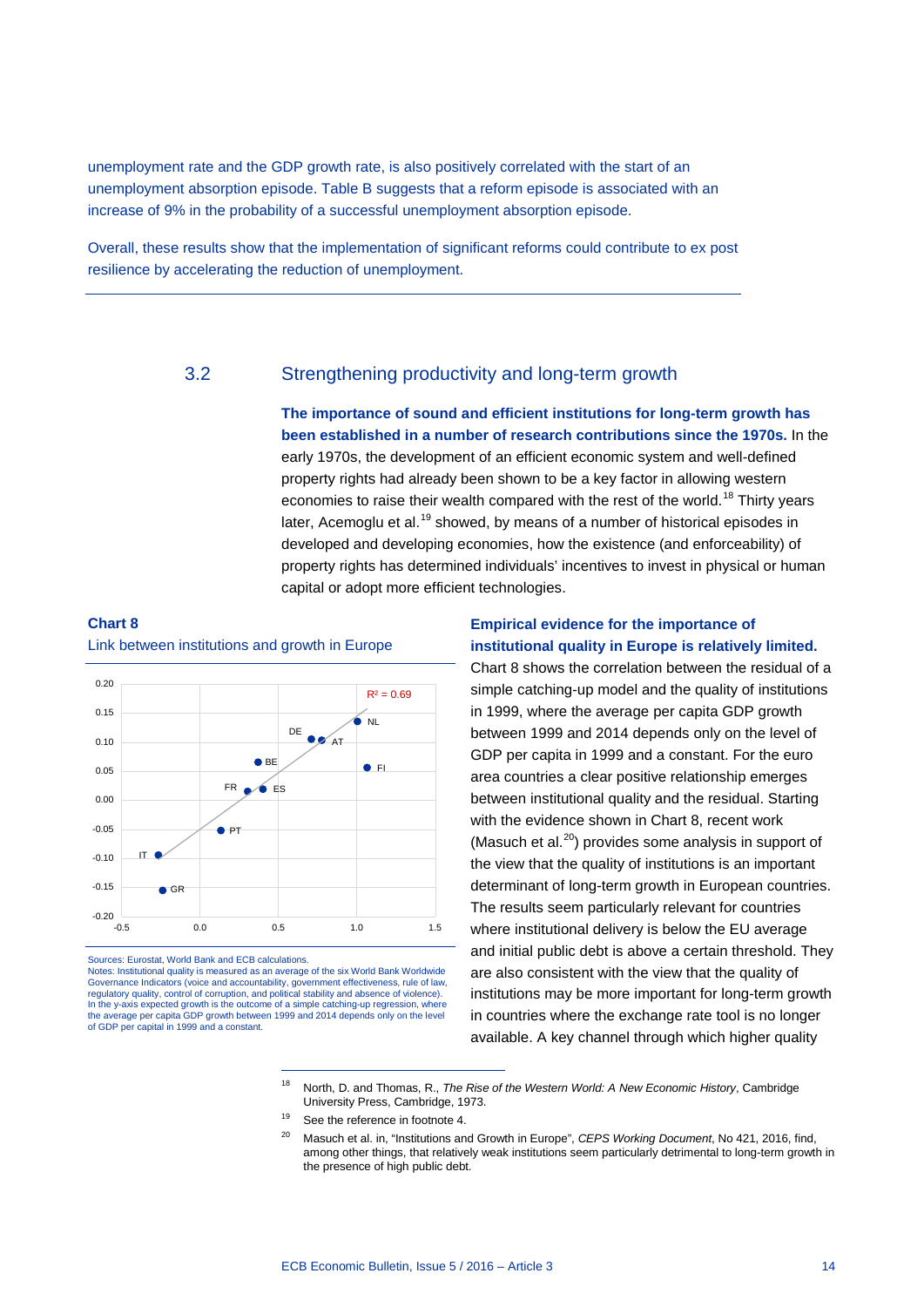institutions affect growth is productivity growth. De Rosa et al.<sup>[21](#page-14-0)</sup> find that for a panel including European countries corruption tends to reduce firm-level productivity growth.

**Improving the functioning of product and labour markets also leads to higher economic growth in the long term.** This has been shown in many empirical cross-country or country-specific studies. As regards product market regulation, there is considerable evidence that product market regulation raises barriers to entry for new firms, in turn contributing to higher prices and lower turnover, and is likely to slow the process of reallocation of resources. [22](#page-14-1) Lower competition in one sector can also impact competition in other sectors in the value chain. Studies show that reducing regulation in sectors which provide input to the next level in the value chain could improve the access to key intermediate inputs and thereby increase competition at the next level.<sup>[23](#page-14-2)</sup> Moreover, countries could expect significant productivity growth gains from structural reforms that would allow them to achieve the level of the best performers in labour and product markets. As regards labour market regulations, Bouis and Duval<sup>[24](#page-14-3)</sup> and Bassanini et al.<sup>[25](#page-14-4)</sup> find evidence that overly stringent EPL weakens productivity in sectors where labour turnover is generally relatively high. These findings are consistent with the view that strict EPL makes it more difficult for firms to respond quickly to changes in technology or product demand that require reallocation of staff or downsizing, thereby inducing them to use their resources less efficiently. Relatedly, Box 4 looks at labour market rigidities and how they affect wage responsiveness in euro area countries. It shows that better functioning labour market structures would affect wage responsiveness, in turn facilitating the adjustment process by allowing wages to react properly to developments in the level of unemployment. However, there are also some studies in which the impact of EPL on productivity is less clear. Koeniger $^{26}$  $^{26}$  $^{26}$  argues that the lack of clear impact could be driven by incumbent firms, which are pushed to innovate in order to avoid downsizing, whereas, on the other hand, higher EPL prevents the entry of new firms and therefore suppresses productivity. Stringent product market regulation can also have a negative impact of the allocation of labour, as it prevents the exit from the market or downsizing of less productive firms, thereby hampering allocative efficiency.

-

<span id="page-14-0"></span><sup>&</sup>lt;sup>21</sup> De Rosa, D., Gooroochurn, N. and Görg, H., "Corruption and Productivity: Firm-Level Evidence from the BEEPS Survey", *Policy Research Working Paper*, No 5348, World Bank, 2010.

<span id="page-14-1"></span><sup>&</sup>lt;sup>22</sup> See, for a literature overview, Schiantarelli, F., "Product Market Regulation and Macroeconomic Performance: A Review of Cross-Country Evidence", *Boston College Working Paper*, No 623, 2005.

<span id="page-14-2"></span><sup>&</sup>lt;sup>23</sup> Bourlès et al., "Do product market regulations in upstream sectors curb productivity growth? Panel data evidence for OECD countries", *The Review of Economics and Statistics*, Vol. 95, issue 5, December 2013, pp.1750-1768.

<span id="page-14-3"></span><sup>&</sup>lt;sup>24</sup> See the reference in footnote 15.

<span id="page-14-4"></span><sup>&</sup>lt;sup>25</sup> Bassanini, A. et al., Economic Growth: "The Role of Policies and Institutions: Panel Data. Evidence from OECD Countries", *OECD Economics Department Working Papers*, No 283, 2001.

<span id="page-14-5"></span><sup>26</sup> Koeniger, W., "Dismissal costs and innovation", *Economics Letters*, Vol. 88, issue 1, July 2005, pp. 79- 84.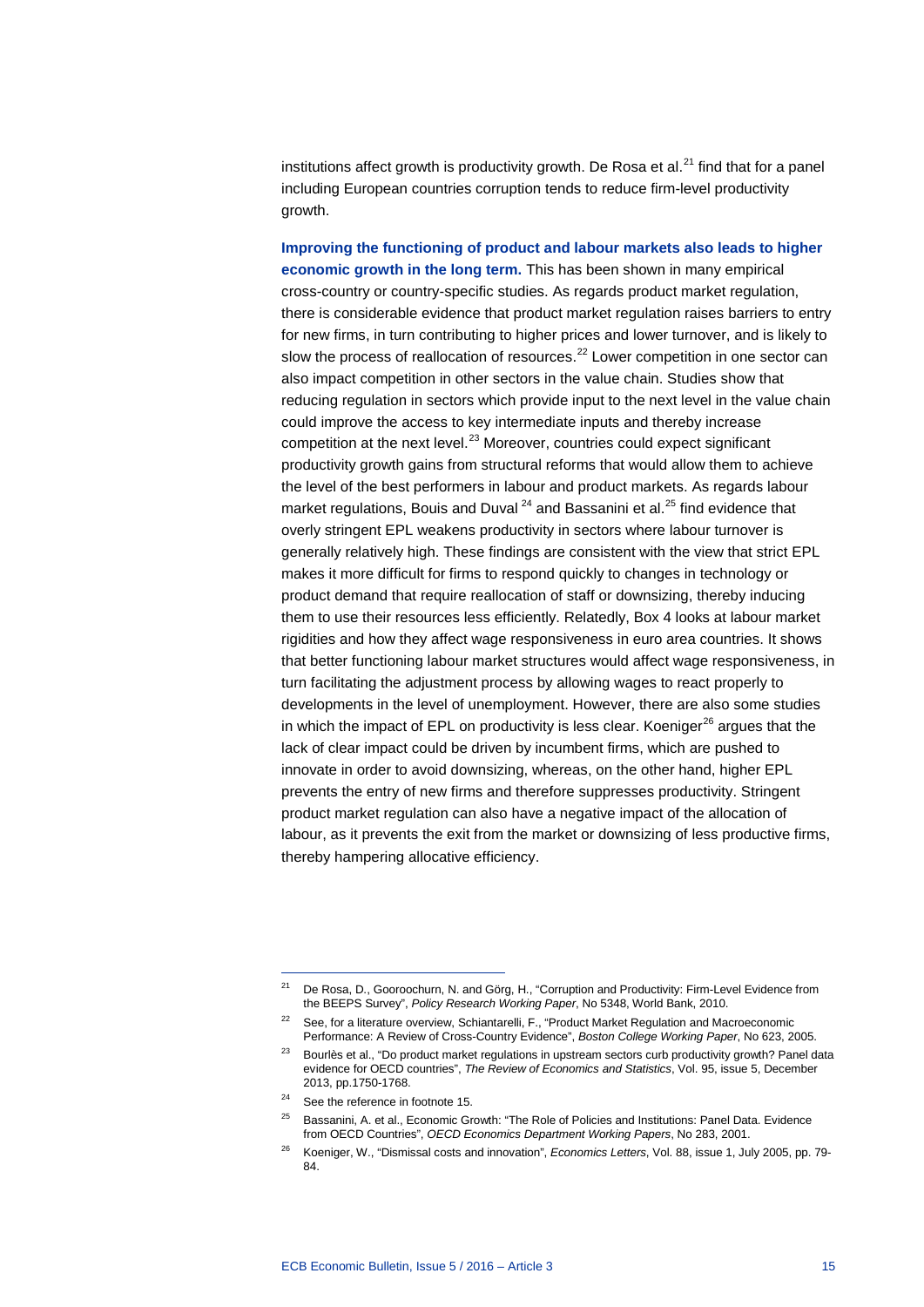#### **Box 4**

The impact of institutional rigidities on wage responsiveness in the euro area

**This box looks at the relationship between institutional rigidities and wage responsiveness in various sectors and how this may affect the euro area's resilience and adjustment to shocks.** It shows how institutional rigidities – such as labour and product market institutions and regulations –reduce the responsiveness of euro area wages to unemployment. Such institutional rigidities tend, therefore, to increase employment and output losses associated with downward asymmetric shocks, and impede adjustments which prevent excessive overheating of the economy during upward shocks. Reforms in product and labour markets can reduce wage rigidities, thereby enhancing the euro area's growth, resilience and adjustment to shocks.

#### **Table**

Institutional rigidities which weaken the responsiveness of euro area wages to unemployment

|               | <b>EPL</b> | <b>ETCR</b> | <b>Union</b><br>density |
|---------------|------------|-------------|-------------------------|
| Manufacturing | 0.24       | 0.04        | 0.01                    |
| Construction  | 0.31       | 0.03        | 0.00                    |
| Services*     | 0.27       | 0.01        | 0.00                    |

Sources: Anderton et al. and ECB calculations.

Notes: Coefficients reported are the interaction terms between the unemployment rate and institutional rigidity indicators from separate wage Phillips curve regressions estimated on a sectoral level (nominal compensation per person hour). Coefficients are in bold if the significance is at least 10%. The positive sign of the interaction parameter implies a lower response of unemployment to wages – i.e., the Phillips curve becomes less steep – in the cases of: higher employment protection (OECD indicator measuring the strictness of regulation of individual and collective dismissals of employees on regular/indefinite contracts); stricter product market regulation (OECD indicator of regulation in energy, transport and communications); and higher union density (the ratio of wage and salary earners that are trade union members divided by the total number of wage and salary earners (OECD labour force statistics)). \* Coefficient refers to that obtained from a real wage Philips curve regression.

-

**Evidence shows that wage rigidities appear to be present in key sectors of the euro area economy.** Anderton et al.<sup>[27](#page-15-0)</sup> obtain panel estimates of wage Phillips curves for four sectors of the euro area economy – manufacturing, market services, construction and the public sector – by pooling data across the individual euro area countries.<sup>[28](#page-15-1)</sup> Interaction terms between institutional rigidity indicators and the unemployment rate are statistically significant and positively signed, indicating that the response of wages to unemployment is smaller – i.e. the Phillips curve is less steep – if labour and product markets are more regulated. The table shows that higher employment protection, stricter product market regulation and higher union density all seem to

<span id="page-15-0"></span>weaken the response of wages to unemployment in both upturns and downturns, especially in sectors such as manufacturing, thereby impeding the workings of the competitiveness channel.<sup>[29](#page-15-2)</sup>

 $27$  Anderton, R., Hantzsche, A., Savsek, S. and Tóth M., "Sectoral Wage Rigidities and Labour and Product Market Institutions in the Euro Area", *CFCM Working Paper*, No 16/01, University of Nottingham, March 2016.

<span id="page-15-1"></span><sup>&</sup>lt;sup>28</sup> Their findings are in line with standard Phillips curves, i.e. that wage growth rises with increases in productivity and inflation, and falls when unemployment rises.

<span id="page-15-2"></span><sup>&</sup>lt;sup>29</sup> Furthermore, the estimated wage Phillips curves from Anderton et al. for manufacturing and services – sectors crucial for competitiveness adjustments – also show the slowest speed of adjustment when reacting to shocks.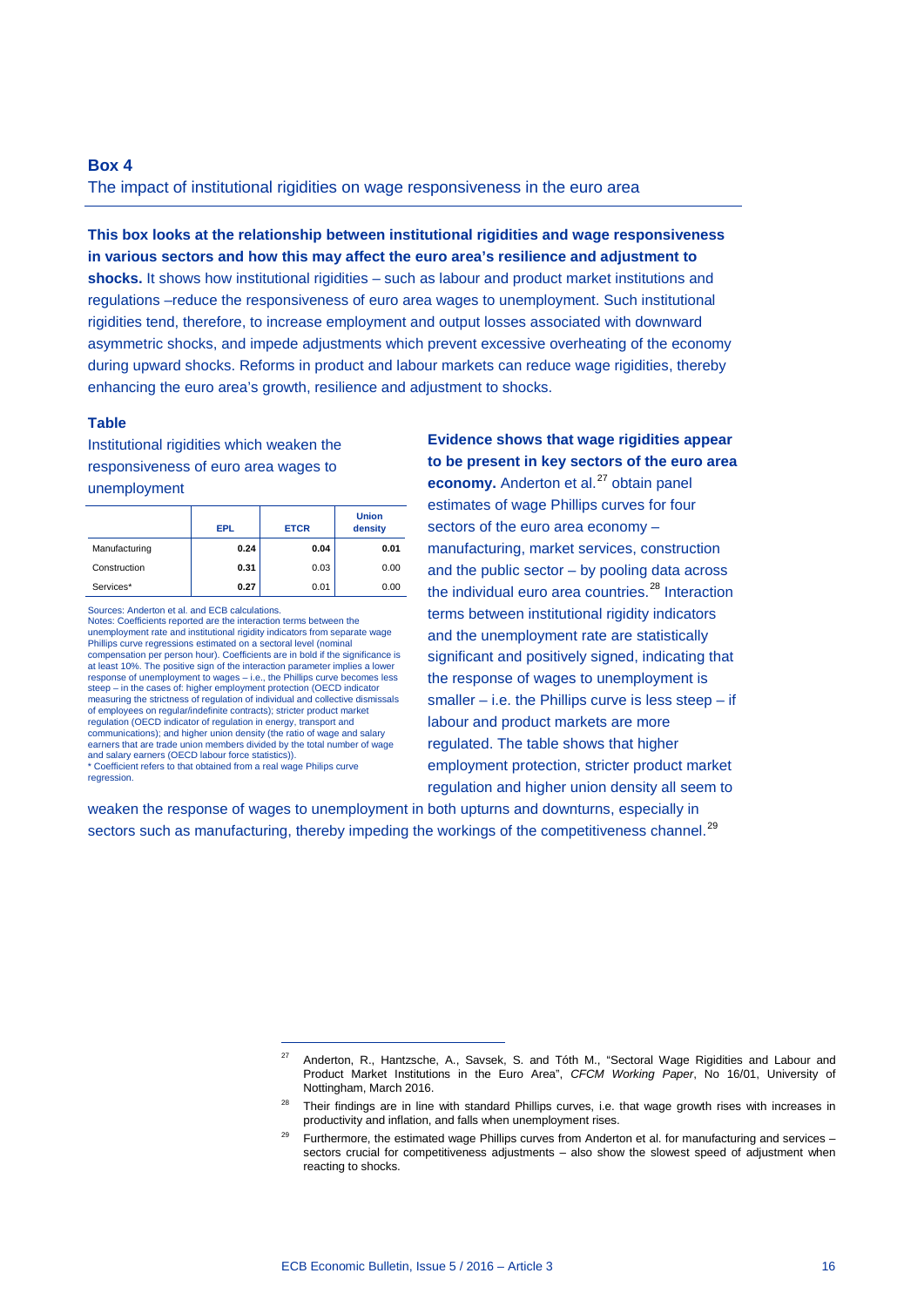Reaction of wages to unemployment in the manufacturing and services sectors



Source: Anderton et al. and ECB calculations.

Notes: The chart shows absolute values of coefficients from the regressions. It reports the percentage change in wages when unemployment changes by a percentage point, i.e. semi-elasticities. The downturn parameter indicates the extent to which the response of nominal wage growth to changes in unemployment is dampened during economic downturns (based on panel regressions pooling the data across euro area countries). All variables are statistically significant at the 10% level from separate regressions.\* denotes the estimation of real wages.

-

**In addition, the response of euro area wages to changes in unemployment seems to be even more limited during economic downturns, suggesting euro area wages are characterised by significant downward wage rigidities.** The chart shows that the response of wages to unemployment is lower by about onequarter during economic downturns, with downward wage rigidity particularly apparent in the manufacturing and service sectors, which further impedes competitiveness adjustments.<sup>[30](#page-16-0)</sup> Downward wage rigidity seems to be confirmed by recent micro-level survey evidence<sup>[31](#page-16-1)</sup> which seems to indicate that wage freezes are frequently a lower bound on wage flexibility due to institutional or negotiation-related difficulties in implementing wage cuts.<sup>[32](#page-16-2)</sup>

**Structural reforms are critical to increasing the reaction of wages to unemployment.** Greater wage flexibility will deliver higher wage differentiation across different types of workers and sectors. This will allow wages to rise

appropriately in growing sectors, which is necessary to help accelerate the reallocation process and ensure a more efficient match between labour supply and demand. Furthermore, eliminating rigidities in the economy will enable economic growth to pick up faster, promoting employment and dampening disinflationary pressures.

<span id="page-16-2"></span><span id="page-16-1"></span><span id="page-16-0"></span>**Combining and properly sequencing product and labour market reforms has also been shown to deliver larger gains than in the case of reforms implemented in isolation.** Varga and in't Veld<sup>[33](#page-16-3)</sup> compared structural indicators of labour and product markets and defined the gap for each indicator relative to the three best performers. Assuming that half of the gap vis-à-vis best performance is closed, the simulations show large potential gains in output and employment, raising EU GDP by 3% after five years and 6% after ten years. Cette et al. conduct an alternative analysis [\(Chart 9\)](#page-17-0) supporting these findings. In their framework, the productivity impact of regulations is channelled via the effects on production, prices and wages. They simulate the impact on TFP of

<sup>30</sup> For a more detailed explanation of how downward wage rigidity is derived, and further possible underlying reasons for such rigidities, see the box entitled "Downward wage rigidity and the role of structural reforms in the euro area", *Economic Bulletin*, Issue 8, ECB December 2015.

<sup>31</sup> For more details see the article entitled "New evidence on wage adjustment in Europe during the period 2010-2013" in this issue of the Economic Bulletin.

<sup>&</sup>lt;sup>32</sup> Various papers find evidence that downward wage rigidity at the macro-level for euro area (or EU) countries is related to institutional rigidities such as, among other things, a high degree of employment protection or union coverage. See, for example: Anderton, R. and Bonthuis, B., "Downward Wage Rigidities in the Euro Area", *GEP Research Paper Series*, No 15/09, University of Nottingham, July 2015; Heinz, F. F. and Rusinova, D., "How flexible are real wages in EU countries? A panel investigation", *Working Paper Series*, No 1360, ECB, Frankfurt am Main, July 2011.

<span id="page-16-3"></span><sup>33</sup> Varga, J. and in't Veld, J., "The potential growth impact of structural reforms in the EU: A benchmarking exercise", *European Economy – Economic Papers*, No 541, European Commission, 2014.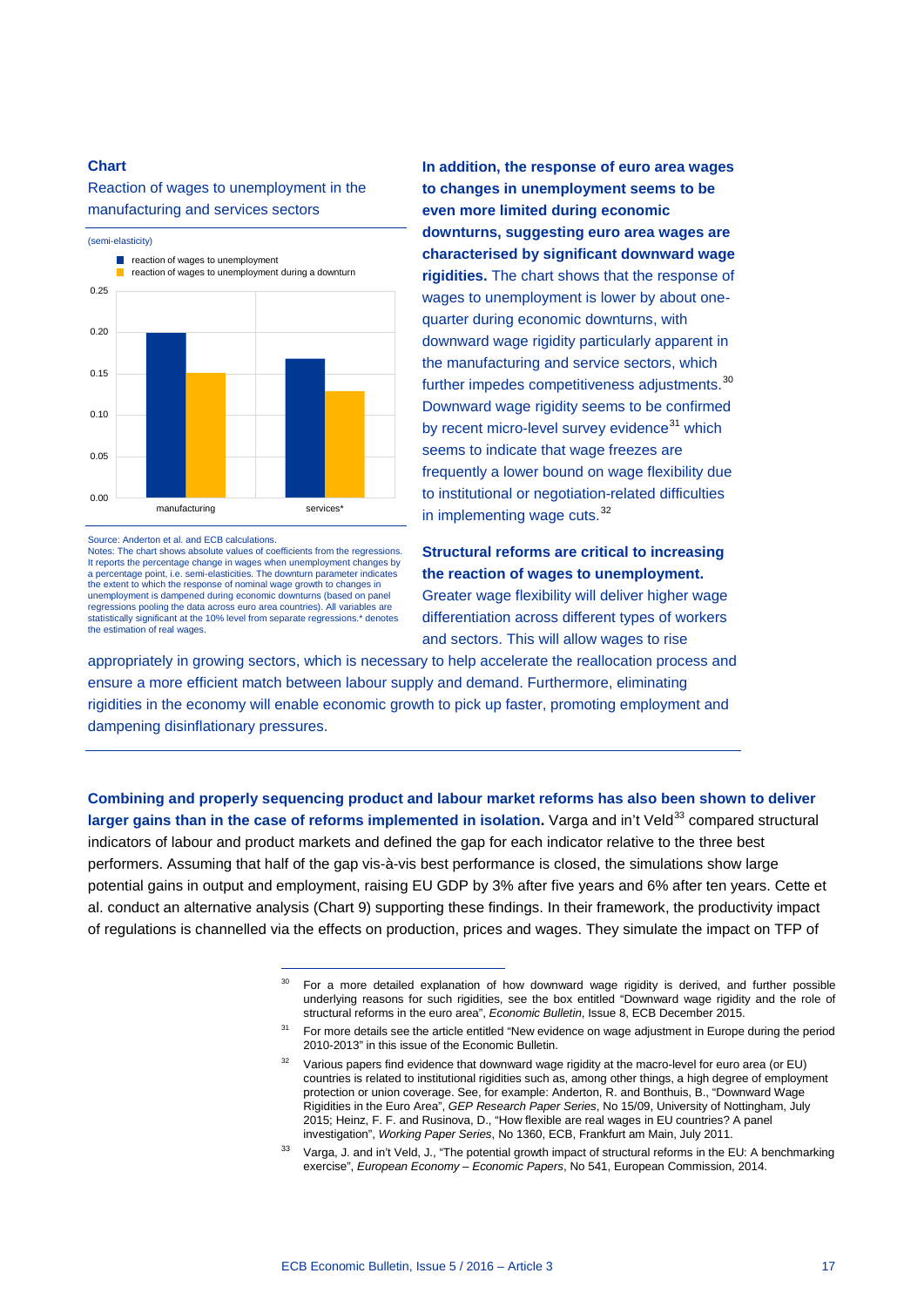reforms towards the lightest regulations in product and labour markets. For the larger euro area countries, they show that all countries could achieve significantly higher productivity growth if they moved towards best practices.

#### <span id="page-17-0"></span>**Chart 9**

Simulated long-term impact on TFP levels of the adoption of lightest regulation in labour and product markets in the largest euro area countries, the United Kingdom and United States



Source: Cette, G et al., Market Regulations, Prices, and Productivity, *American Economic Review*, Vol.106(5), 2016, pp.104-108. Note: Simulation assumes that the "lightest practice" regulations observed as of 2013<br>could be immediately enforced in all industries. "Lightest practices", according to Cette could be immediately enforced in all industries. "Lightest practices", according to Cette<br>et al., are the lowest levels of regulations in the 14 countries of their sample for the<br>following three indicators: OECD indicators harmonized tariffs indicator and OECD EPL indicator.

**While the literature is unanimous on the positive long-term impact of reforms, the effect on economic growth in the short term is less clear.** For example, the IMF $^{34}$  $^{34}$  $^{34}$  and Bouis et al.<sup>[35](#page-17-2)</sup> find that while product market reforms can already deliver gains in the short term, the impact of some labour market reforms depends significantly on the prevailing economic conditions at the time of implementation. Reductions in labour tax wedges, for example, would have larger effects during periods of slack. By contrast, reforms to employment protection arrangements and unemployment benefit systems would exert positive effects in good times, but can have negative distributional consequences in the short to medium term in periods of slack. This calls for a proper sequencing of reforms. For example, reforms addressing key bottlenecks and inefficiencies in the regulatory environment, business conditions, public administration or the judicial system, and thereby incentivising market entry and business expansion, should help domestic demand and boost output even in the short term. While an appropriate sequencing of reforms can overcome potential short-term costs, a protracted postponing of necessary reforms can be

welfare-decreasing in the long run and hinder the necessary adjustment capacity of countries.

### 3.3 Reform progress

-

**Although there is a clear case for reforms given the prevailing gap in institutions and economic structures compared with the best performers, structural reform momentum has overall been relatively weak across the euro area countries in recent years.** The financial crisis created additional reform momentum compared with pre-crisis years. However, the more far-reaching policy measures have generally been confined to the most vulnerable countries. In particular, countries under macroeconomic adjustment programmes have implemented significant reforms aimed at reducing rigidities in labour and product markets. This is also mirrored in the track record of addressing the OECD's Going for Growth policy recommendations [\(Chart](#page-18-0) 10).<sup>[36](#page-17-3)</sup> Despite the remarkable progress

<sup>34</sup> *World Economic Outlook: Too slow for too long*, IMF, April 2016.

<span id="page-17-3"></span><span id="page-17-2"></span><span id="page-17-1"></span><sup>35</sup> Bouis, R. et al., "The Short-Term Effects of Structural Reforms: an Empirical Analysis", *OECD Economics Department Working Papers*, No 949, 2012.

<sup>36</sup> *Economic Policy Reforms 2016: Going for Growth Interim Report*, OECD, 2016.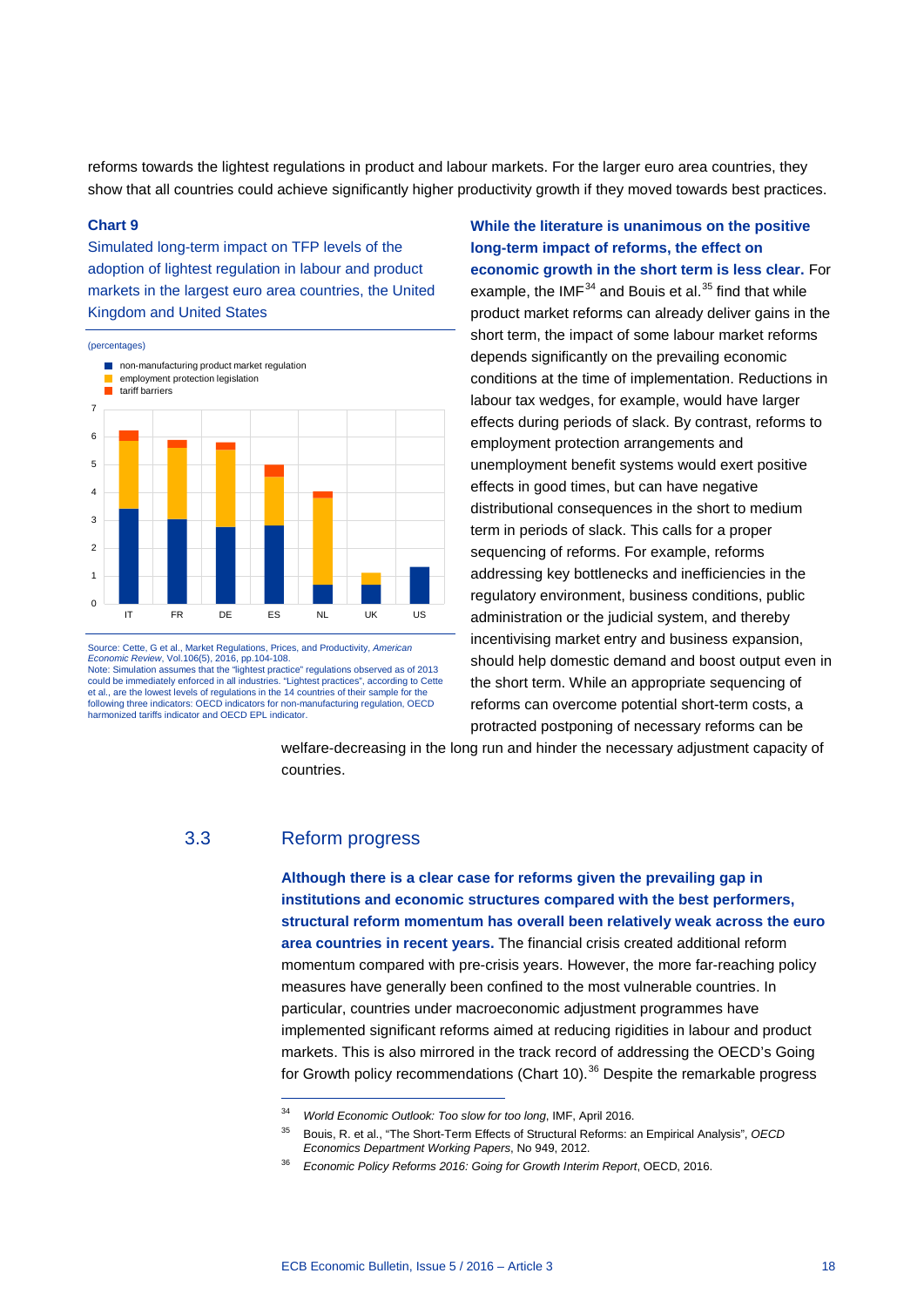during crisis years, the OECD identified a significant slowdown of reform momentum in the more vulnerable euro area countries in more recent years, often associated with the end of an adjustment programme. The track record is also moderate as regards following the EU's country-specific recommendations (CSRs).<sup>[37](#page-18-2)</sup>

### <span id="page-18-0"></span>**Chart 10** Share of OECD Going for Growth recommendations implemented



<span id="page-18-1"></span>Sources: OECD Going for Growth (2015, 2016). Notes: The chart illustrates the pace of reform as captured by the OECD indicator of reform responsiveness. The data for 2015 refer to fully implemented measures and are not available for individual countries. The stressed and previously stressed countries are Ireland, Greece, Spain, Italy, Portugal and Slovenia. "Other EA economies" comprises the euro area economies not captured in the former group. Cyprus, Latvia, Lithuania and Malta are not captured in the OECD report.

-

**The weak reform momentum is a cause for concern given the still large stock imbalances.** High level of public and private debt and high unemployment rates are weighing on the ability of the economy to recover and call for renewed reform impetus. Despite some adjustment of imbalances in recent years, further structural reforms would increase resilience to any future adverse shock and increase the countries' capacity to grow.

**More competitive and many larger euro area countries have shown little effort to improve economic structures and institutions.** The track records for implementing both the OECD's Going for Growth recommendations and the CSRs indicate that major reforms have not taken place in recent years. While these countries are less prone to shocks, the lack of structural reforms reduces their economic growth, and to some extent also the economic growth of the euro area overall (see in more detail Section [4\)](#page-18-1).

# 4 Facilitating a smooth functioning of EMU

**In a monetary union, there are many channels through which national economic (and other) policies can affect other member countries as well as the union as a whole.** Structural reforms in one member country can have a positive impact on the euro area as a whole, although the effect will probably be relatively small.<sup>[38](#page-18-3)</sup> If necessary structural reforms are not made, however, this could undermine the smooth functioning of EMU, as it is likely to increase the vulnerabilities of the countries in question and thereby make the euro area as a whole more susceptible to adverse shocks.

<span id="page-18-3"></span><span id="page-18-2"></span><sup>&</sup>lt;sup>37</sup> See the box entitled "The 2016 macroeconomic imbalance procedure and the implementation of the 2015 country-specific recommendations", *Economic Bulletin*, Issue 2, ECB, March 2016.

<sup>38</sup> See "Cross-border spillovers in euro area countries", *Quarterly report on the euro area*, Vol. 13, No 4, European Commission, 2014; Weyerstrass, K. et al., "Economic spillover and policy coordination in the Euro Area", *European Economy – Economics Papers*, No 246, European Commission, March 2006; Gomes, S. et al., "Structural reforms and macroeconomic performance in the euro area countries: a model-based assessment", *Working Paper Series*, No 1323, ECB, Frankfurt am Main, April 2011.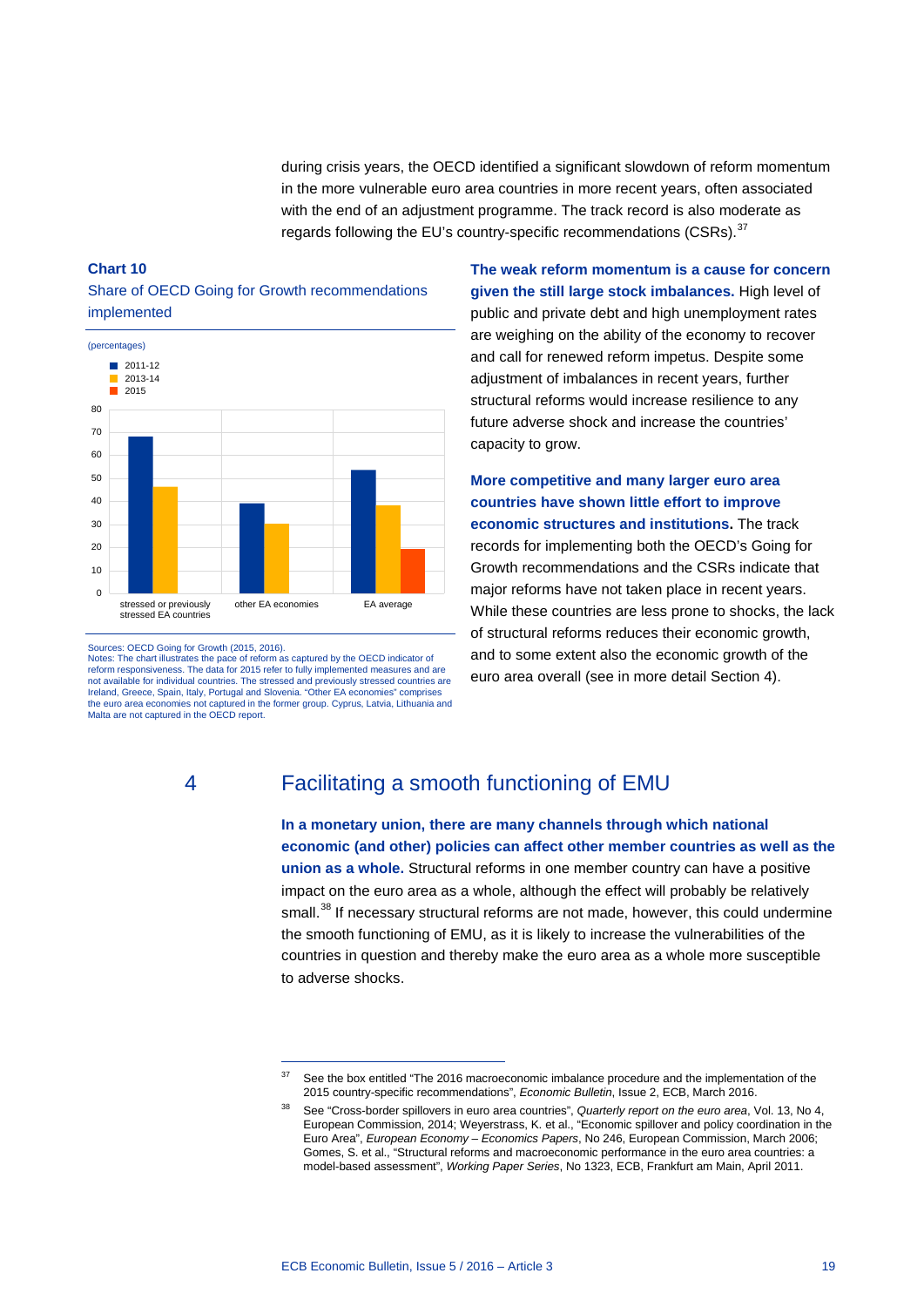1 2 3 4 5 6 7

<span id="page-19-0"></span>Number of countries with excessive imbalances under the macroeconomic imbalance procedure since 2012



 $\theta$ 

Note: The chart counts for each year the countries which the European Commission deemed to exhibit "excessive imbalances". Countries under an economic adjustment programme enter the MIP automatically after the end of their programme. In 2014 Ireland, in 2015 Portugal, and in 2016 Cyprus were added to the procedure.

2012 2013 2014 2015 2016

**The common EU economic governance framework is meant to ensure sound national economic policies for a smooth functioning of EMU.** The increased interdependence that arises from sharing a single currency and monetary policy calls for greater scrutiny of national economic policies in the euro area. As a lesson from the crisis, the governance framework has been strengthened. As regards the proper functioning of economic structures, the creation of the macroeconomic imbalance procedure (MIP) and the reinforced country-specific (reform) recommendations were meant to ensure sufficient reform momentum. Like CSRs, the MIP applies to all EU countries but is of particular importance for the euro area countries, as it provides a surveillance framework for ensuring that harmful imbalances do not endanger the smooth functioning of EMU.

### **However, the existing procedures have not yet been effective enough to ensure that necessary reforms**

**are implemented in euro area countries.** As outlined, for example, in the Five Presidents' Report, the full application of the existing governance tools is essential to facilitating reform efforts and ensuring a smooth functioning of EMU. Yet, as regards the MIP, despite the identification of excessive imbalances in an increasing number of countries over several years (see [Chart 11\)](#page-19-0), the corrective arm (the excessive imbalance procedure) has not been applied so far. The full application of the corrective arm of the MIP, including the agreement of corrective action plans with the countries concerned, could facilitate the timely correction of excessive imbalances and increase the reform momentum. The current framework, if fully applied, could improve the scrutiny of national economic policies in the short term.

**In the longer term, as envisaged in the Five Presidents' Report, the next stage could then include a more binding convergence process towards resilient structures.** This new convergence process towards more resilient economic structures would help to outline a clear path of reforms which would increase the resilience of euro area countries and the euro area as a whole. A first step in this respect was taken with the European Commission's communication of 21 October 2015, which suggests progressively identifying best practices and carrying out crossexaminations across policy or thematic areas in the application of the governance framework. The implementation of such best practices would increase the resilience and the growth potential of euro area countries as described in Section 3.

### 5 Conclusion

**This article has shown how sound institutions and economic structures are key for achieving greater resilience and sustainable growth.** It has discussed how improving national institutions and economic structures can lead to a double